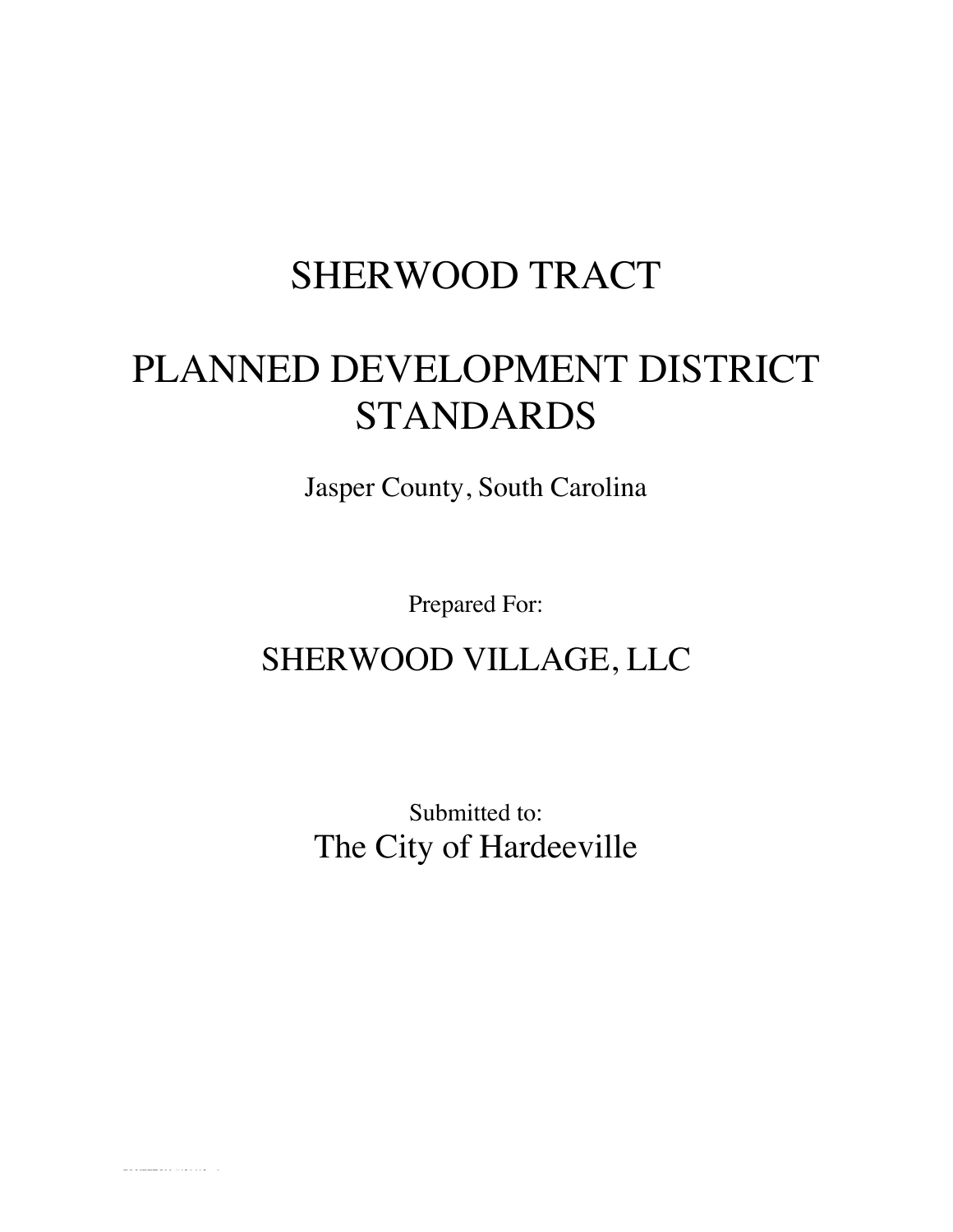### **TABLE OF CONTENTS**

### **SECTION I – INTRODUCTION AND NARRATIVE**

- A. The Property
- B. Planned Development District and Development Agreement Process
- C. Conceptual Master Plan
- D. Environmental Protection
- E. Cultural and Historical Resources
- F. Water and Sewer Service
- G. Utility Service
- H. Roadways and Traffic
- I. Tree Preservation and Replacement
- J. Parking
- K. Stormwater Management

### **SECTION II - LAND USE DESIGNATION AND DEFINITIONS**

- A. Introduction and Narrative
- B. Allowed Land Uses
- C. Allowed Density and Transfer of Density between Planning Areas
- D. Definitions of Land Use Terms and Density Terms

### **SECTION III – MZDO CHANGES EXEMPTIONS**

### **EXHIBITS**

- Exhibit A –Legal Description
- Exhibit B Boundary Plats
- Exhibit C Freshwater Wetlands Delineation & Verification Letter
- Exhibit D FEMA Flood Zones
- Exhibit E Conceptual Master Plan
- Exhibit F Cultural and Historical Resources Survey
- Exhibit G BJWSA Intent to Serve Letter
- Exhibit H SCE&G Intent to Serve Letter
- Exhibit I Hargray Intent to Serve Letter

#### Exhibit J – City of Hardeeville Municipal Zoning and Development Standards Ordinance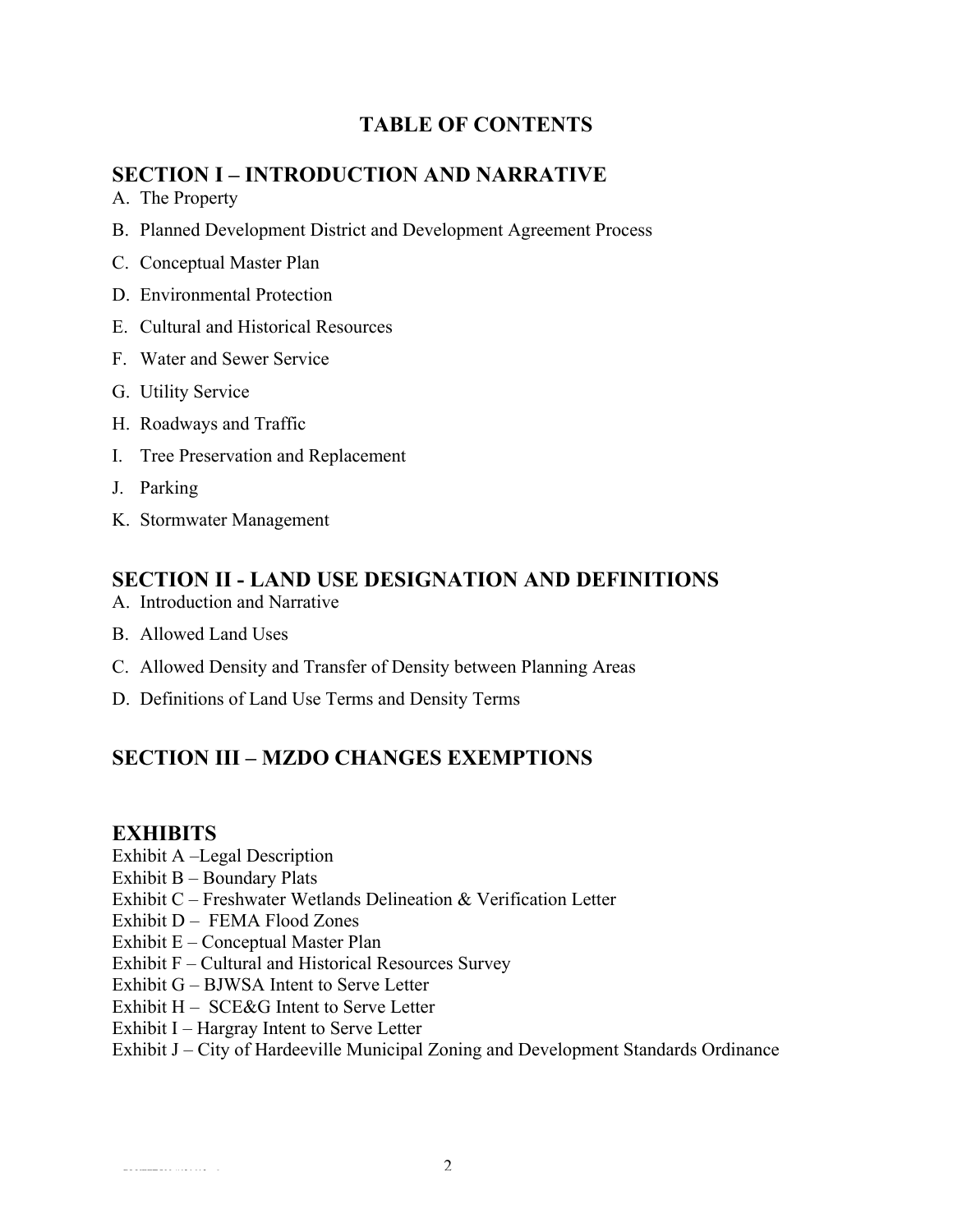### **SHERWOOD VILLAGE**

### **PLANNED DEVELOPMENT DISTRICT STANDARDS**

#### **SECTION I: INTRODUCTION AND NARRATIVE**

The Sherwood Tract Planned Development District (PDD) is located within two tracts of real property together known as Sherwood Plantation (the "Property") in Jasper County, South Carolina with frontage on Purrysburg Road, U.S. Highway 17 and Interstate 95, as more particularly described in the attached **Exhibit A** and as depicted on the survey attached as **Exhibit B**. One tract consists of a five acre parcel of private residential property that is completely surrounded by a +/-1,531 acre tract. The parcels compromising the Sherwood Tract PDD are owned by Sherwood Plantation, Inc. ("Owner"), its successors or assigns.

Through the Intergovernmental Agreement between Jasper County, and the cities of Hardeeville and Ridgeland adopted February 8, 2005, both Jasper County and the City of Hardeeville ("City") have recommended that the Sherwood Tract be annexed into the City of Hardeeville. The applicant is therefore pursuing a PDD, Development Agreement, creation of a tax increment finance district ("TIF District"), and annexation petition through the City of Hardeeville. Sherwood Village, LLC is under contract to purchase the property from Sherwood Plantation, Inc. pending approval of the PDD, Development Agreement, the creation of the TIF District and annexation petition with the City of Hardeeville.

#### **A. THE PROPERTY**

BLUFFTON-#431613-v6

- 1. The Sherwood Tract PDD is located in Jasper County and is bounded by Interstate Highway 95, U.S. Highway 17, Purrysburg Road, Toomerville Loop Road and several privately owned parcels on its southern boundary, its western boundary and its northern boundary. Sherwood Tract has approximately 2,400 feet of frontage on Interstate Highway 95, approximately 14,000 feet of frontage on the south side of U.S. Highway 17, approximately 3,015 feet of frontage on the north side of U.S. Highway 17 and approximately 5,100 feet of frontage on both sides of Toomerville Loop Road.
- 2. The PDD consists of approximately 1,536 acres including approximately 1,259 of acres of uplands and approximately 277 acres of freshwater wetlands (241 jurisdictional, 36 non jurisdictional). The property does not have critical area or frontage on salt marsh or creeks. The wetlands delineation survey attached as **Exhibit C** shows the freshwater wetlands on the site. The wetland delineation was verified by the U.S. Army Corps of Engineers as evidenced by their letter included with Exhibit C. Flood zones for the property are indicated in the FEMA flood zone map attached as **Exhibit D**.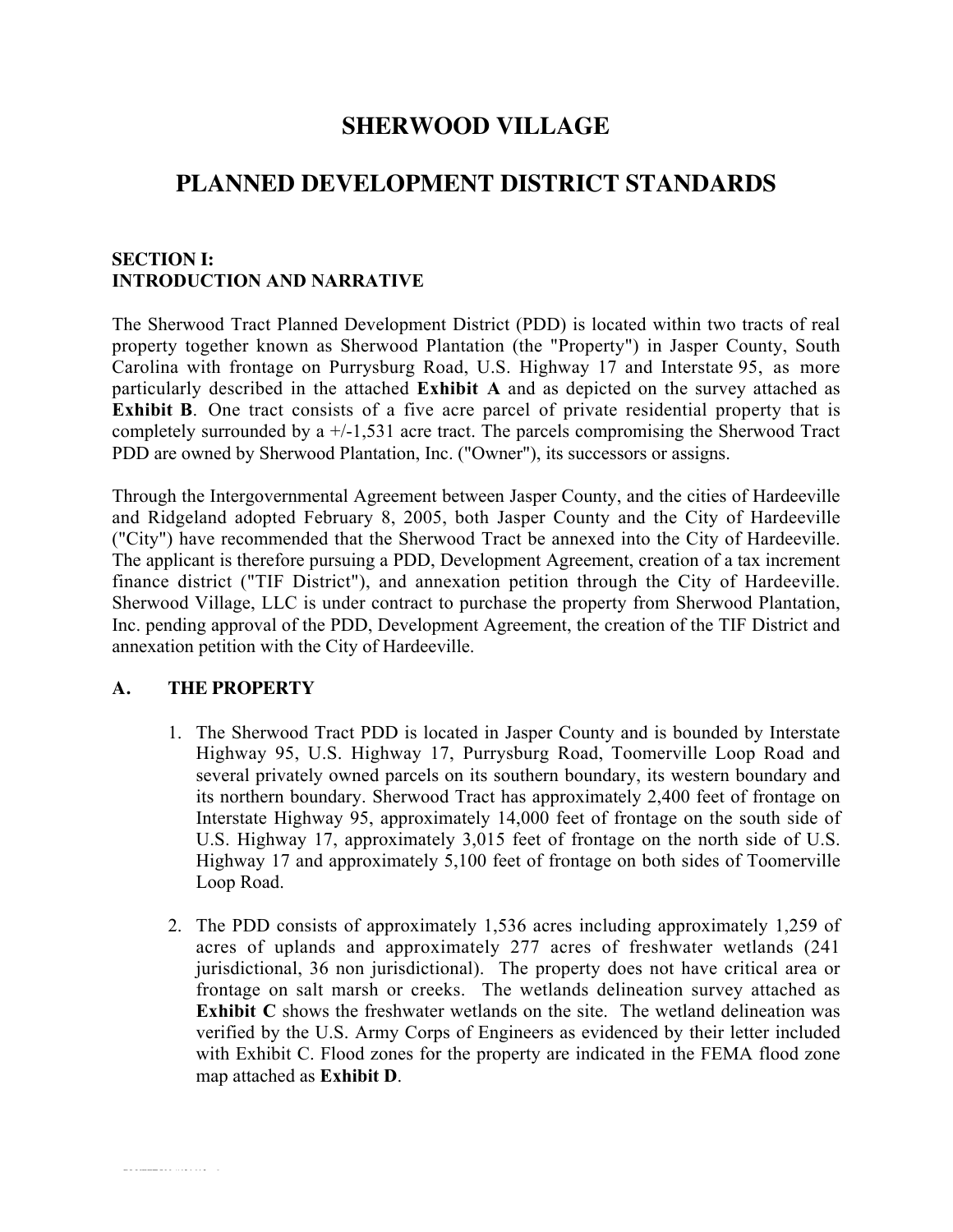3. The survey attached as **Exhibit B** depicts the Sherwood Tract boundary. The land surrounding the Sherwood Tract property is, as of this writing, predominantly undeveloped. Bordering the Sherwood Tract is the 6,500 acre Hardeeville Tract which was rezoned in 2006 as a Planned Development District through the City of Hardeeville. There is an abandoned railroad bed, 100 feet in width, that touches a portion of the southern boundary of Sherwood Tract.

#### **B. PLANNED DEVELOPMENT DISTRICT AND DEVELOPMENT AGREEMENT PROCESS**

- 1. The Planned Development District (PDD) was adopted by the City of Hardeeville to permit and encourage the effective, efficient, and economical development of large tracts of land that are in the best interests of the long range development plans of the City. The PDD application is accompanied by a Development Agreement the intent of which is to protect the rights and entitlements specified in the PDD for the Property from the effect of subsequently enacted local legislation or from the effects of changing policies and procedures of local government agencies which may conflict with any term or provision of the PDD or in any way hinder, restrict, or prevent the development of the Property. The Development Agreement will provide reasonable certainty as to the lawful requirements that must be met in protecting vested property rights, while maintaining the authority and duty of government to enforce laws and regulations which promote the public safety, health, and general welfare of the citizens of our State. The Development Agreement is being made and entered between Owner and the City, under the terms of the Act, for the purpose of providing assurances to the Owner that Owner may proceed without encountering future changes in law which would materially affect the ability to develop under the plan, and for the purpose of providing important protection to the natural environment and long term financial stability and a viable tax base to the City of Hardeeville and Jasper County.
- 2. It is the intention of the Owner (or in concert with other developers or interested parties) to engage in joint planning and financing of public infrastructure for the mutual benefit of the City of Hardeeville and the Owner. The aforementioned are details to be included in the Conceptual Master Plan, Development Agreement or other significant document as mutually agreed to by the City of Hardeeville and the Owner.

#### **C. CONCEPTUAL** M**ASTER PLAN**

It is anticipated that the Sherwood Tract Property will be developed over a period of twenty to thirty years or more, in accordance with the Conceptual Master Plan attached as **Exhibit E** and as the same may be supplemented by subsequent master and development plans submitted pursuant to the provisions of this PDD Standards. The Conceptual Master Plan sets forth the general scope of the development including number of units, phasing, development standards, open space and other issues. In addition to the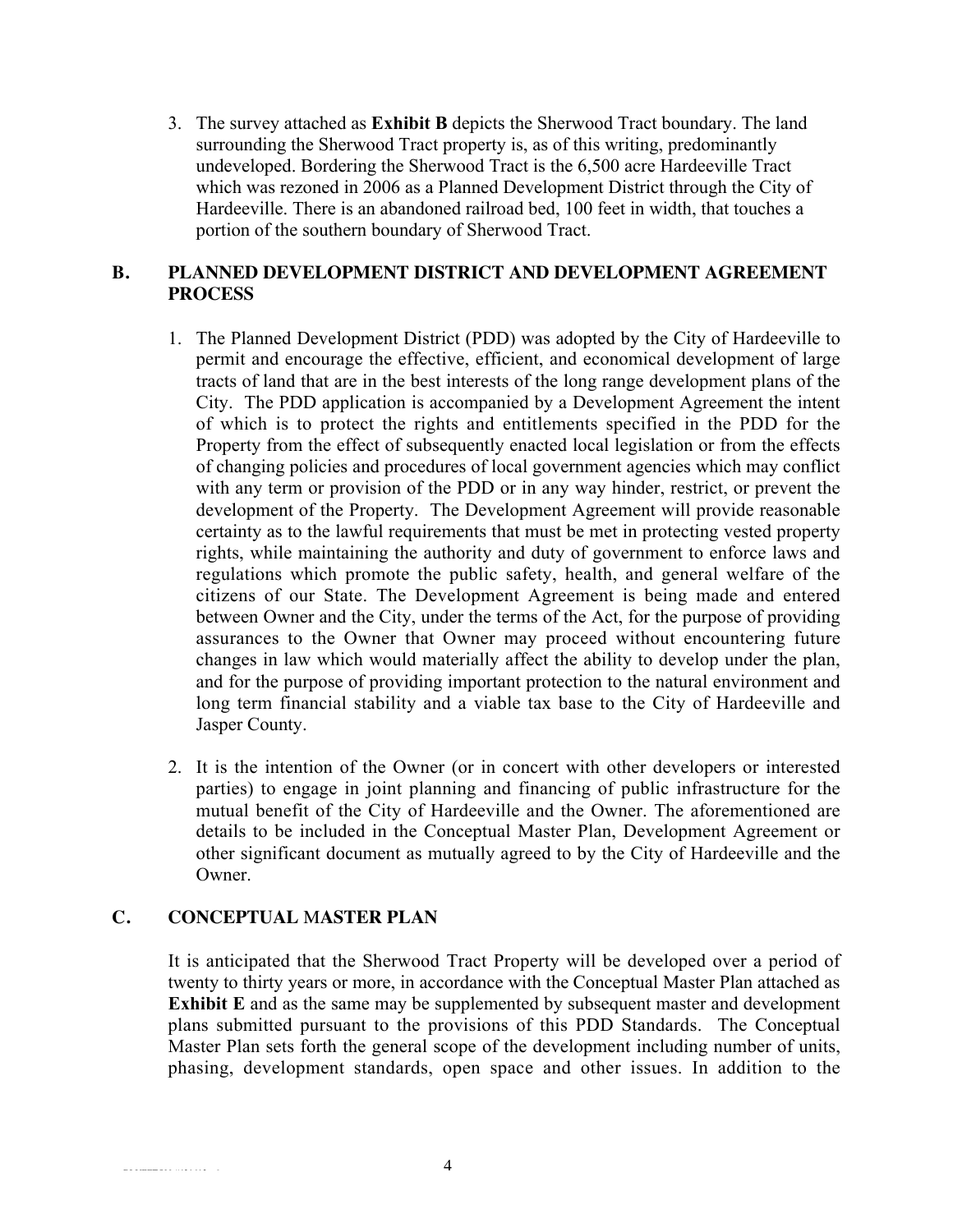Conceptual Master Plan, development of the Property is controlled by other provisions of the PDD and further governed by the Development Agreement between the Owner and the City of Hardeeville.

The goal of the PDD is to produce a high quality, mixed use development that raises the quality of life and development standards in the area while anticipating the future needs for education, culture, commerce, housing, and services. The tract of land provides an opportunity for a mix of land uses that will be developed over a period of time. The PDD designation is necessary to accommodate the mix of land uses, a pedestrian friendly environment, a strong community atmosphere, and an environmentally sensitive plan, and to provide for the responsible planning and development of the property over time.

The Sherwood Tract Conceptual Master Plan, prepared by DCC Engineers Inc./LandArt Company (DDC), attached as **Exhibit E** shows a general roadway layout and a mixed use community showing areas designated for commercial use and residential use. Proposed land uses in the development are detailed under Section 2-Land Use Designation and Definitions.

The Conceptual Master Plan seeks to maintain open space requirements set forth in the Hardeeville Municipal Zoning and Development Code (MZDO) dated March 20, 2003, as amended September 6, 2006, a copy of which is attached as **Exhibit J**. The open space and amenities will be owned and maintained by the Owner, homeowner's association(s), or other legally designated entity. All property deeded to a governmental entity shall become the maintenance responsibility of that entity, or as otherwise outlined in the Development Agreement.

The Conceptual Master Plan and the provisions of this PDD Standards will constitute the zoning for the Property and a waiver from the current Hardeeville codes and regulations where differences occur. The Conceptual Master Plan may introduce land uses that presently do not exist in current zoning documents.

The provisions of the Development Agreement and the Conceptual Master Plan shall apply to development in the Sherwood Tract PDD. In the event of a conflict, the hierarchy of documents is: the 1) Development Agreement; 2) the PDD and Conceptual Master Plan; 3) Design Regulations as described at Section II.D.20 herein; and 4) the MZDO. In the event of an omission, the MZDO shall govern. To the extent of ambiguity, the parties shall attempt to review same consistent with the terms of the Development Agreement, this PDD Standards and the MZDO.

#### **D. ENVIRONMENTAL PROTECTION**

1. Environmental protection is a priority for the applicant. As part of the development process, Sherwood Tract developers will meet or exceed the stormwater management requirements of Hardeeville, except as modified by the provisions of this PDD Standards, and the then existing requirements of South Carolina Department of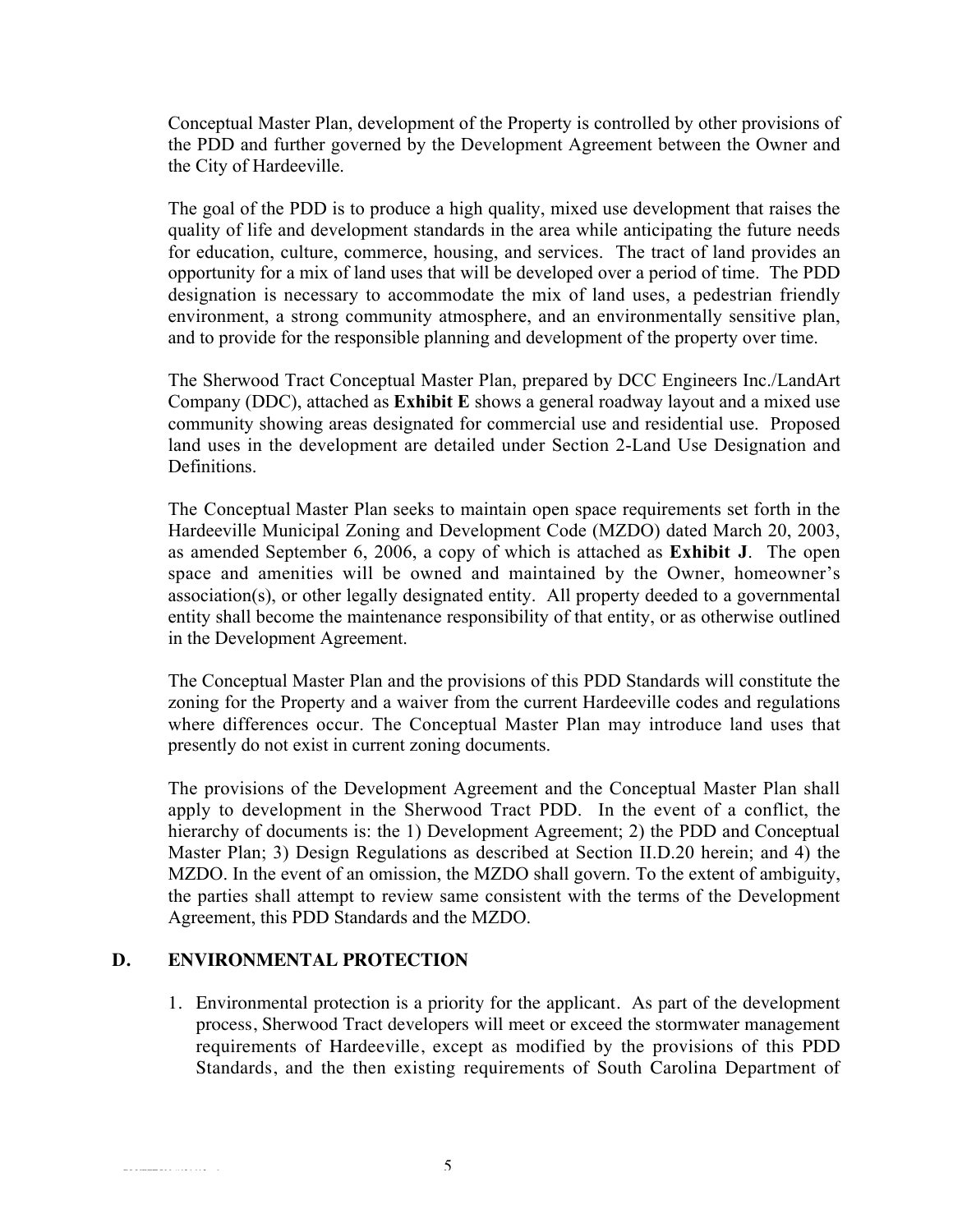Health and Environmental Control's Office of Ocean and Coastal Resource Management (OCRM).

- 2. The Owner will prepare stormwater management plans for each master planned community as it is developed in accordance with a stormwater drainage master plan to be prepared by a professional engineering firm licensed by the State of South Carolina prior to the development of any parcel. The stormwater drainage master plan will address the hydrological characteristics of the entire site, as well as adjacent drainage patterns of relative importance. The plan will address pre-development conditions and post-development stormwater management for flood control and sediment reduction. This plan will also address storm water quality through the use of several types of Best Management Practices (BMP's) as established by the stormwater standards of the MZDO and then applicable state and federal governmental regulations to enhance water quality and protect the surrounding freshwater wetlands.
- 3. Freshwater wetlands on the property are typical of the South Carolina Lowcountry. Approximately eighteen (18) percent of the site has been determined to be jurisdictional freshwater wetlands. A copy of the wetlands delineation plan and verification letter from the US Army Corps of Engineers (USACOE) is included as **Exhibit C**. Verification/extension of the delineation is ongoing at this time.
- 4. On-site wetland impacts resulting from the development of the Sherwood Tract will be permitted jointly through the USACOE and the OCRM a division of the South Carolina Department of Health and Environmental Control (SCDHEC). All impact mitigation will meet or exceed state or federal standards then in effect.

### **E. CULTURAL AND HISTORICAL RESOURCES**

As part of a comprehensive study of the property, an intensive cultural and historical resources survey was conducted by Archaeological Consultants of the Carolinas, Inc. in the summer of 2006 for the entire Sherwood Tract. Their final report was published in 2006. The survey concluded that of the 2 archeological sites none were recommended for inclusion to the National Register of Historic Places, requiring further review. These sites have been reserved from development under the Conceptual Plan pending further review. A copy of the Cultural and Historical Resources Survey is included as **Exhibit F**. No requirements in connection with historical or cultural resources pertaining to the Property, other than as may be required by the State of South Carolina in accordance with applicable law, shall be imposed on the Property.

#### **F. WATER AND SEWER SERVICE**

Water and sewer service will be provided to any development in the Sherwood Tract by Beaufort Jasper Water and Sewer Authority ("BJWSA") or other governmental utility provider in accordance with BJWSA's agreement of consolidation and transfer with the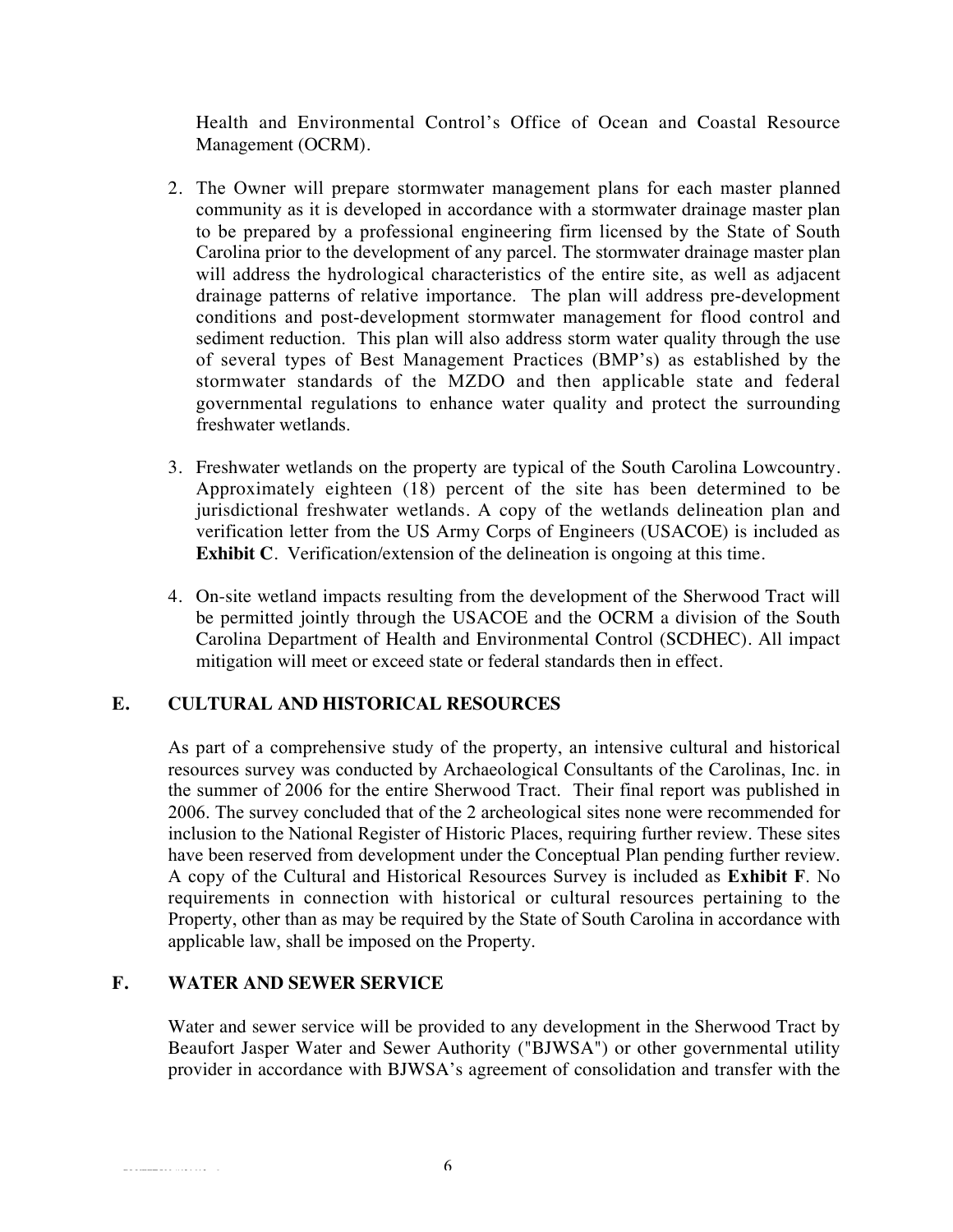City of Hardeeville. Planning for the water and sewer systems will commence at the time of Development Agreement and Planned Development District Approval by the City. Preliminary discussions with BJWSA indicate a willingness to serve the property as evidenced by an Intent to Serve letter included as **Exhibit G**. BJWSA operates and maintains water and sewer systems within their service area upon completion by the developer and acceptance by the Authority.

#### **G. UTILITY SERVICE**

- 1. The Sherwood Tract is in the service territory of South Carolina Electric and Gas Company ("SCE&G") for electrical power. Preliminary discussions with SCE&G indicate a willingness to serve the property as evidenced by an Intent to Serve letter included as **Exhibit H**. The Owner will coordinate with SCE&G regarding planning for the Sherwood Tract.
- 2. Hargray or another licensed provider will provide telephone service to the Sherwood Tract. The Owner will coordinate with the provider regarding planning for the Sherwood Tract. All servicing will be via fiber optics cable to include broadband capability. Preliminary discussions with Hargray indicate a willingness to serve the property as evidenced by an Intent to Serve letter included as **Exhibit I**.
- 3. Other Utility services shall be provided by legally established entities at the discretion of the Owner, provided such are in accordance with the franchising ordinances/licensing with the City.
- 4. Utilities must be underground, except as reasonably necessary for above ground support facilities.

#### **H. ROADWAYS AND TRAFFIC**

1. There are four (4) public roads which are contiguous to the Sherwood Tract: U.S. Highway 17, Purrysburg Road, Toomerville Loop and Interstate Highway 95, all of which are under the jurisdiction of South Carolina Department of Transportation ("SCDOT") regarding access, construction, improvements and maintenance. Establishing safe and reasonable ingress and egress for the property is a priority for the Owner, SCDOT, and the City of Hardeeville. Full access shall be defined as access which allows any and all possible vehicular traffic movements into and out of the development. Limited access shall be defined as access which limits the movement of traffic into and out of a development (i.e. right-in, right-out only).

Primary ingress and egress for the property will be provided by U.S. Highway 17. Access to and from U.S. Highway 17 for the Sherwood Tract shall be as indicated by the three full access points indicated on the Conceptual Master Plan, unless modifications are required to meet USDOT requirements. Full access shall be defined as access which allows any and all possible vehicular traffic movements into and out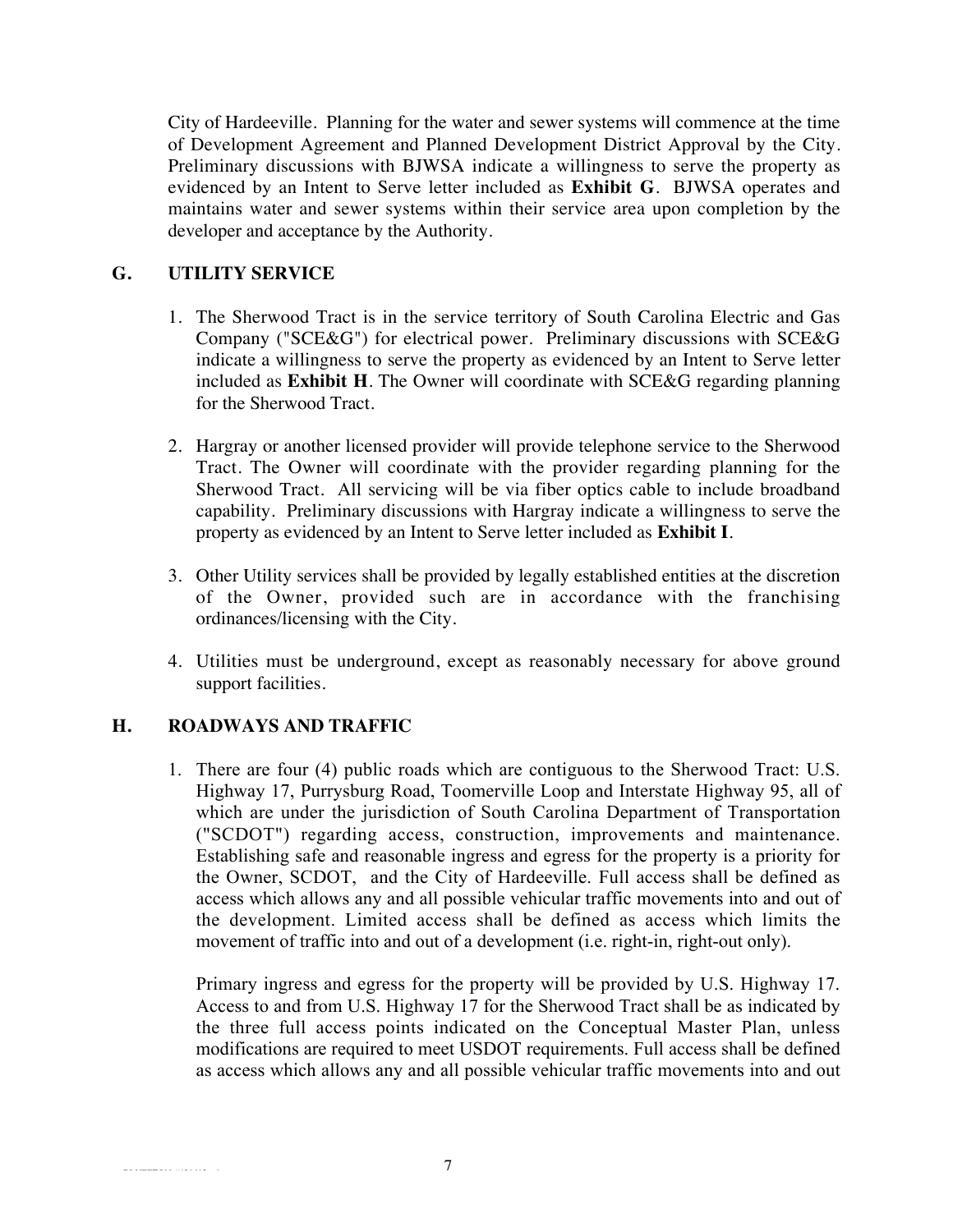of the development. Limited access shall be defined as access which limits the movement of traffic in and out of a development (i.e. right-in-right-out only). Traffic signals shall be installed, if warranted, with funding as outlined in the Development Agreement.

The first of the three full access points will be with U.S. Highway 17 and the proposed Highway 278 Alternate. This will be the southern segment of the extension of the right of way known as Bluffton Parkway and it will provide access into the property from U.S. Highway 17 and will service the northern retail commercial center designated as Mall/Retail site as well as route traffic to the multifamily parcels. The Highway 278 Alternate will also provide northern access to the main North-South Spine Road that transverses through the Sherwood Tract. Highway 278 Alternate is proposed to continue through the property to the south and eventually intersect with the proposed new Exit 3 at I-95 and Purrysburg Road, providing additional ingress/egress for the northern portion of the Sherwood Tract. Highway 278 Alternate will continue to the east from U.S. Highway 17 and eventually intersect with Highway 46. At least three full access points on the Highway 278 Alternate will be allowed within the Property to service the Mall and Commercial tracts adjacent to U.S. Highway 17, the North/South Spine Road and the Mall tract, and the Multi-Family tracts with locations to be determined through Master Planning. Additional limited access points may be allowed along Highway 278 Alternate to serve the Commercial and Multi-Family tracts within the Property provided they are consistent with the future access management plan currently being developed by the City.

The second of the three full access points will be at the intersection of U.S. Highway 17 and the East-West Spine Road which will service the central portion of the Sherwood Tract. This access point will provide additional access to the retail commercial to the north but also provide a primary access point for the single family segments of the Sherwood Tract. Additional limited access points may be allowed along U.S. Highway 17 to serve the central portion of the Sherwood Tract provided they are consistent with the future access management plan currently being developed by the City.

The third of three full access points is proposed at the intersection of U.S. Highway 17 and the proposed Purrysburg Road Connector. This access point will service the southern portion of the property designated as a major regional retail/mixed use/business center. This access will also route traffic to the southern portion of the North/South Spine road which transverses the Sherwood Tract and provides access to the central residential communities. The Purrysburg Road Connector is proposed to continue north and west eventually intersecting with the Old Purrysburg Road route and continue north to intersect with the Highway 278 Alternate and I-95 at the new Exit 3. From U.S. Highway 17, the Purrysburg Road Connector will continue east crossing the Toomerville Loop and then to a full access with either Highway 46 or U.S. Highway 170. A full access point is proposed with the Toomerville Loop and the Purrysburg Road Connector. Along the Purrysburg Road Connector from U.S.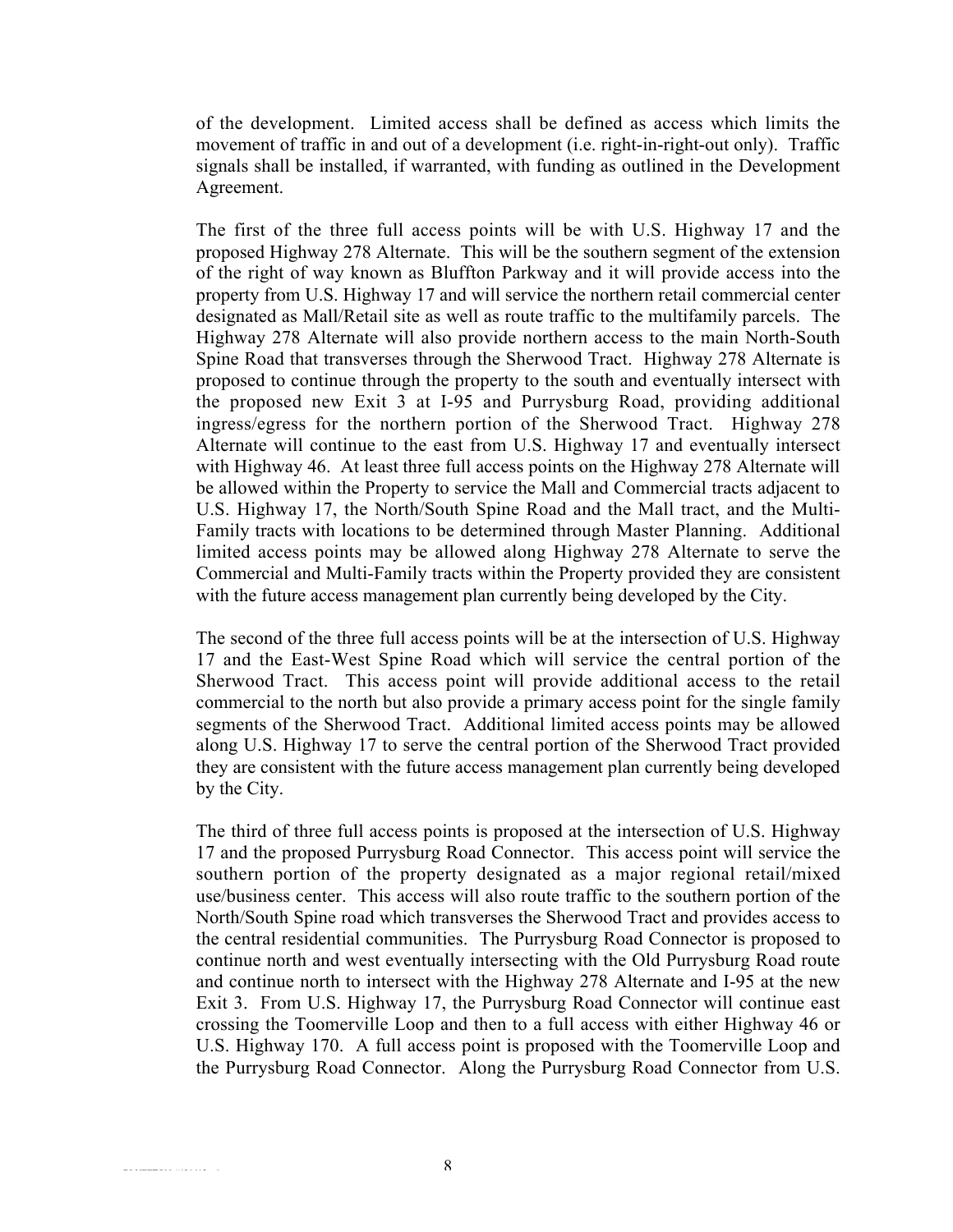Highway 17 to the west, at least two full access points will be allowed to service the major regional retail/mixed use/business tracts with locations to be determined through Master Planning. Additional access points may be allowed provided they are consistent with the future access management plan currently being developed by the City and approved at time of Master Plan.

- 2. A traffic impact assessment must be provided for Master Plan approval of the various parcels and to meet the applicable City of Hardeeville access management plans. These accesses may be relocated to accommodate traffic modeling information, site specific characteristics, and adjacent land uses as part of a traffic management plan. Additional access may be provided by right-in/right-out accesses with no median breaks on U.S. Highway 17 subject to the approval of the applicable State and Federal Agencies.
- 3. The access point locations described above are preliminary and may be relocated based on Master Plan approval. Planning, design, location, and construction of these accesses will be accomplished in a manner consistent with SCDOT standards, traffic impact assessment or PDD standards, whichever are applicable. Typical roadway sections will be submitted for review at the Master Plan review and approval stage.
- 4. Potential access across the jurisdictional wetlands surrounding adjacent tracts may be allowed if approved by OCRM and the U.S. Army Corps of Engineers. Road linkages to adjacent properties may include impacts to jurisdictional wetlands with such impacts remaining under the jurisdiction of the OCRM and the U.S. Army Corp of Engineers.
- 5. The Sherwood Tract PDD shall have roads designed to the standards of SCDOT. Public roadway construction will be in accordance with SCDOT standards unless otherwise agreed at Master Plan Approval, and private roadways shall be in accordance with SCDOT standards (or other engineering standards reasonably acceptable to the City engineer). Roadway cross sections will be submitted for review at time of Master Plan approval.
- 6. The Sherwood Tract PDD may have roads designed and constructed with funding as outlined in the Development Agreement. Roads indicated on the Conceptual Master Plan are subject to modification at the time of each parcel's master plan approval based upon specific soil conditions, environmental concerns, physical constraints and design parameters.
- 7. The Sherwood Tract PDD shall provide roadway linkage of major land use areas including internal linkage to commercial and recreational uses. Certain areas within the Sherwood Tract PDD in whole or in part may be developed as private roads with access restricted and/or gated appropriately at Owner's discretion. Sidewalks will provided in conformity to the MZDO requirements within the property.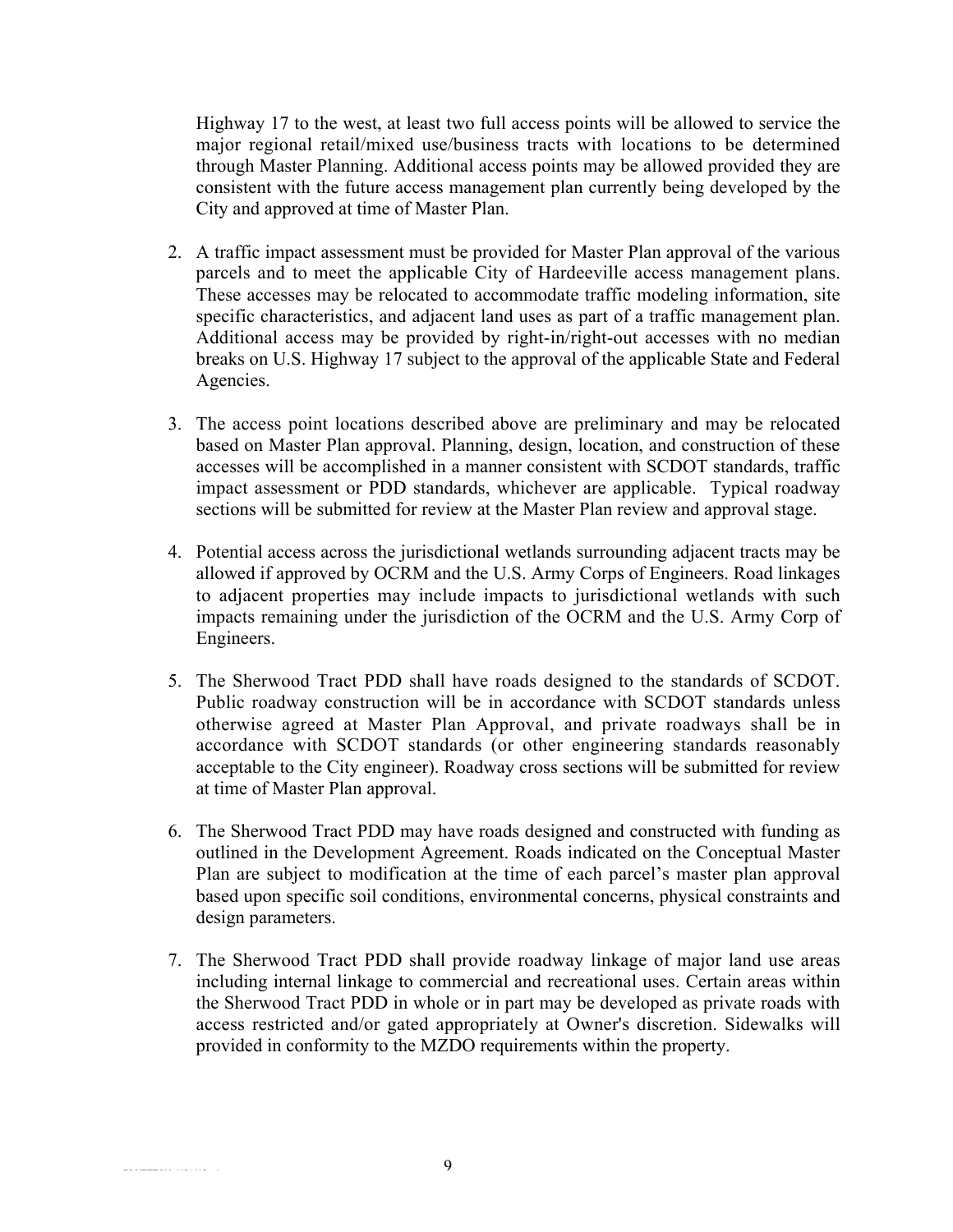8. Notwithstanding the provisions of subsection 5 hereof, roadway design standards may be modified to reduce environmental impacts and increase tree preservation provided safety concerns are not compromised. To protect and preserve significant trees, such design is hereby encouraged.

#### **I. TREE PRESERVATION AND REPLACEMENT**

The minimum allowable post development tree coverage for all development shall be 15 trees, two and one-half inches diameter breast height (DBH) or larger, per acre within the area of the Master Plan. Preserved wetlands and buffers can not be used to meet the requirement.

In those cases where the minimum allowable tree coverage cannot be met by preservation within the area of the Master Plan, replacement trees shall be planted to meet the 15 tree per acre requirement. Replacement trees must be planted within the boundaries of the area of the Master Plan. Replacement trees may also be provided by identifying existing hardwood trees between 2.5 inches and 7 inches in diameter of the same type being removed that will be preserved. These trees must be identified by a tree survey and may be located within the PDD.Notwithstanding anything to the contrary above, all development must comply at a minimum with the landscaping requirements of the MZDO.

Preservation of Existing Trees

Harvesting of trees within the planted pine crop area of the PDD and replanting of hardwoods will be governed by the sections set forth above. The standards listed below will apply to specially designated areas of the PDD:

- a. Preserved Wetlands The Sherwood Tract PDD contains freshwater wetlands some of which will be designated for preservation as part of a wetland permitting and mitigation process. No clearing or tree cutting shall be allowed in these areas, other than minor and selective cutting or trimming for boardwalks or crossovers, and such other activities as may be permitted by the state and federal jurisdictional agencies including wetland restoration and enhancement projects.
- b. PDD Boundary Buffers and Wetland Buffer No trees exceeding six caliper inches (6" DBH) in diameter shall be cleared from these buffer areas, unless such cutting is necessitated by street and entrance way improvements or utility right-or-ways. Selective cutting or trees less than 6" DBH, under brushing or limbing shall be allowed. In areas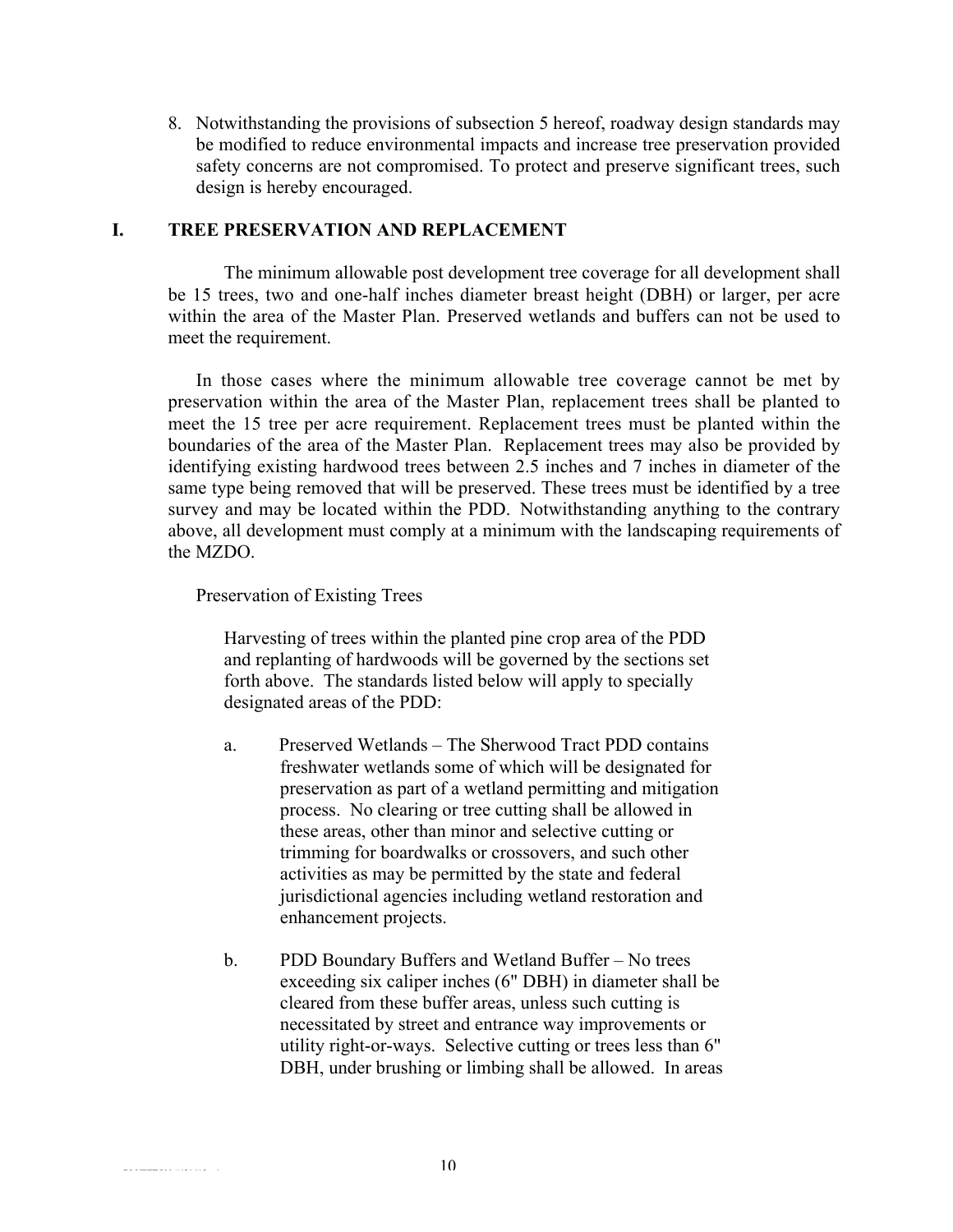where PDD boundary and wetland buffers are predominantly pine crop rows, selective thinning of pines over 6" DBH will be allowed where such thinning improves the long term health of the remaining trees. Hardwood planting in these areas will be allowed where it is needed to establish a more natural aesthetic.

5. Tree Surveying/Mapping

After any harvesting or clearing of pine crop areas which may be allowed under silviculture the developer will submit a survey or exhibit depicting all trees eight (8) inches DBH or greater within proposed development phase areas being submitted for development approval, and twenty-five (25) feet beyond. For pine trees existing as part of the planted pine crop area of the PDD, an exhibit shall be a representation of the tree planting pattern. The exhibit will show trees according to row, tree spacing and typical size. The information will be field verified to ensure accuracy of these factors, but each tree in the remaining pine crop area need not be physically located by standard survey methods. Hardwood trees in excess of eight (8) inches DBH will be described by their actual location.

#### **J. PARKING**

The total number of required parking spaces for all land uses allowed herein shall conform to section 4.6 of the City of Hardeeville MZDO as amended September 6, 2006. Modulation of those standards may be allowed provided the applicant furnishes actual documentation that the new standard meets the parking needs of the proposed land use and the City agrees at Master Plan approval.

#### **K. STORMWATER MANAGEMENT**

The Sherwood Tract PDD shall conform to all of the Stormwater Management Provisions of the Hardeeville MZDO, and applicable state and federal requirements. The design storm used for all stormwater design within the PDD shall be a 25 year storm event, except for 278 Alternate and Purrysburg Road Connector, which must meet fifty year storm event design. Sufficient stormwater BMP's shall be employed in the development of the PDD to ensure runoff leaving the site does not degrade water quality.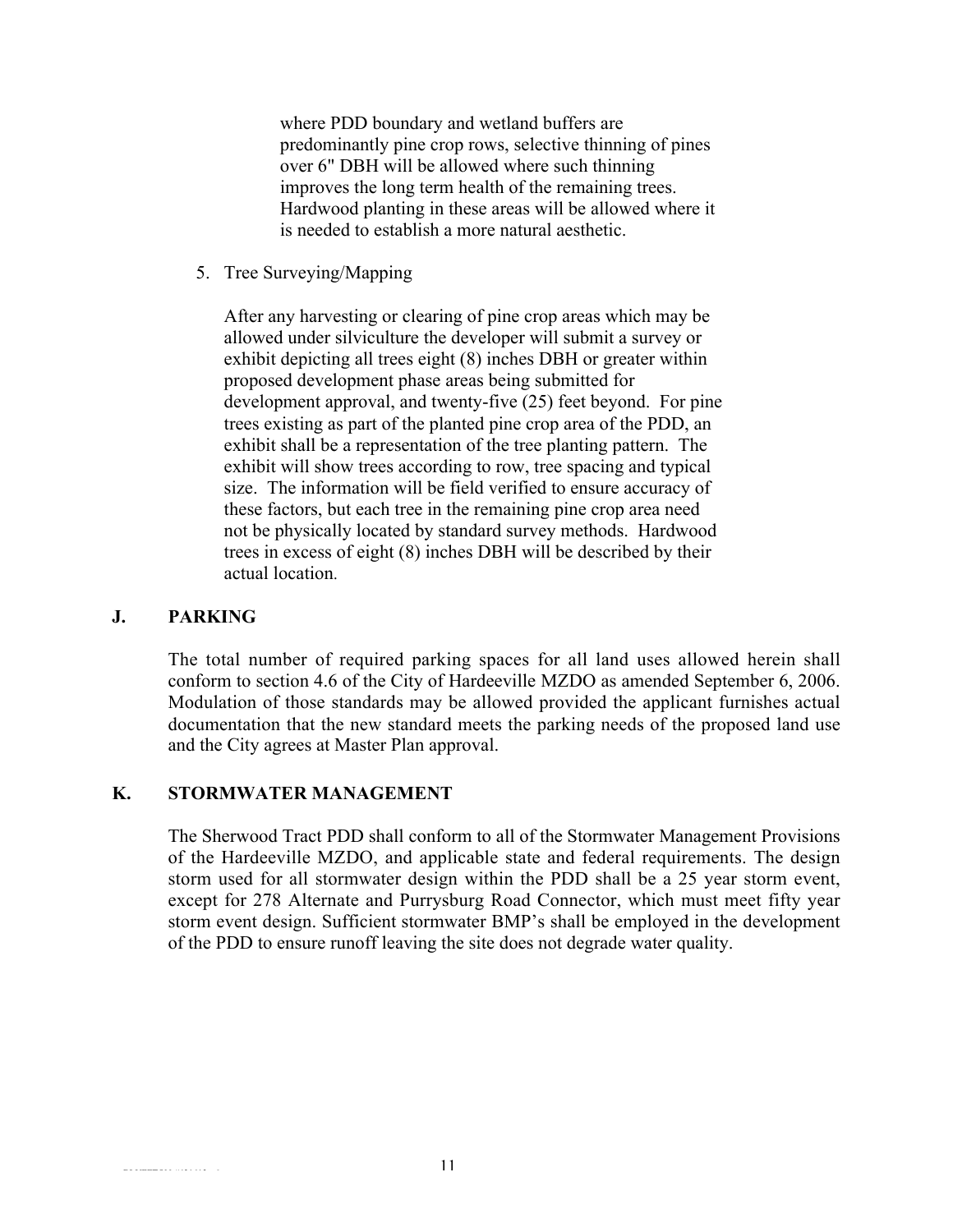#### **SECTION II: LAND USE DESIGNATION AND DEFINITIONS**

#### **A. INTRODUCTION AND NARRATIVE**

The Sherwood Tract PDD has a total acreage of approximately 1,536 acres including +/- 1,295 of acres of uplands and non-jurisdictional wetlands and +/- 241 acres of jurisdictional freshwater wetlands as indicated on the Conceptual Master Plan for Sherwood Tract Planned Development District prepared by the DDC Engineers, Inc./LandArt Company.

The Conceptual Master Plan consists of the following land use areas

Commercial Tract Mixed Use Tract Residential Tract

The land use areas indicated on the Conceptual Master Plan are not intended to be rigid exact boundary lines for future land use and improvements. The Conceptual Master Plan for the Sherwood Tract PDD shall maintain flexibility a may be requested by the Owner to accommodate specific soil conditions, environmental concerns, physical constraints, pedestrian friendly requirements, market conditions and design parameters and as such, the exact location of boundary lines and buildings between land uses and their subsequent location and size indicated within the planning area shall be subject to change at the time of Master Planning of the specific tracts within the Sherwood Tract; provided, however, that maximum densities and other conditions of this PDD Standards and the Development Agreement between the Owner and the City for this Conceptual Master Plan will be strictly adhered to, unless adjustment is requested by the Owner and approved by the City. The boundaries of the PDD may be modified to include adjacent acreage subject to the approval of the City of Hardeeville by appropriate petition/application to the City to amend the PDD and the Development Agreement.

#### **B. ALLOWED LAND USES**

The following land uses shall be permitted in the Sherwood Tract PDD. The purpose of this portion of the PDD Standards is to state which land uses shall be allowed within the Sherwood Tract PDD, however by allowing these uses this does not obligate the developer to provide the uses or facilities stated herein.

The following land uses and definitions shall be permitted in each of the designated Land Use Tracts. Final allowable land uses shall be adopted at Master Plan approval:

Commercial Tract Big Box Retail Business Park/Light Industrial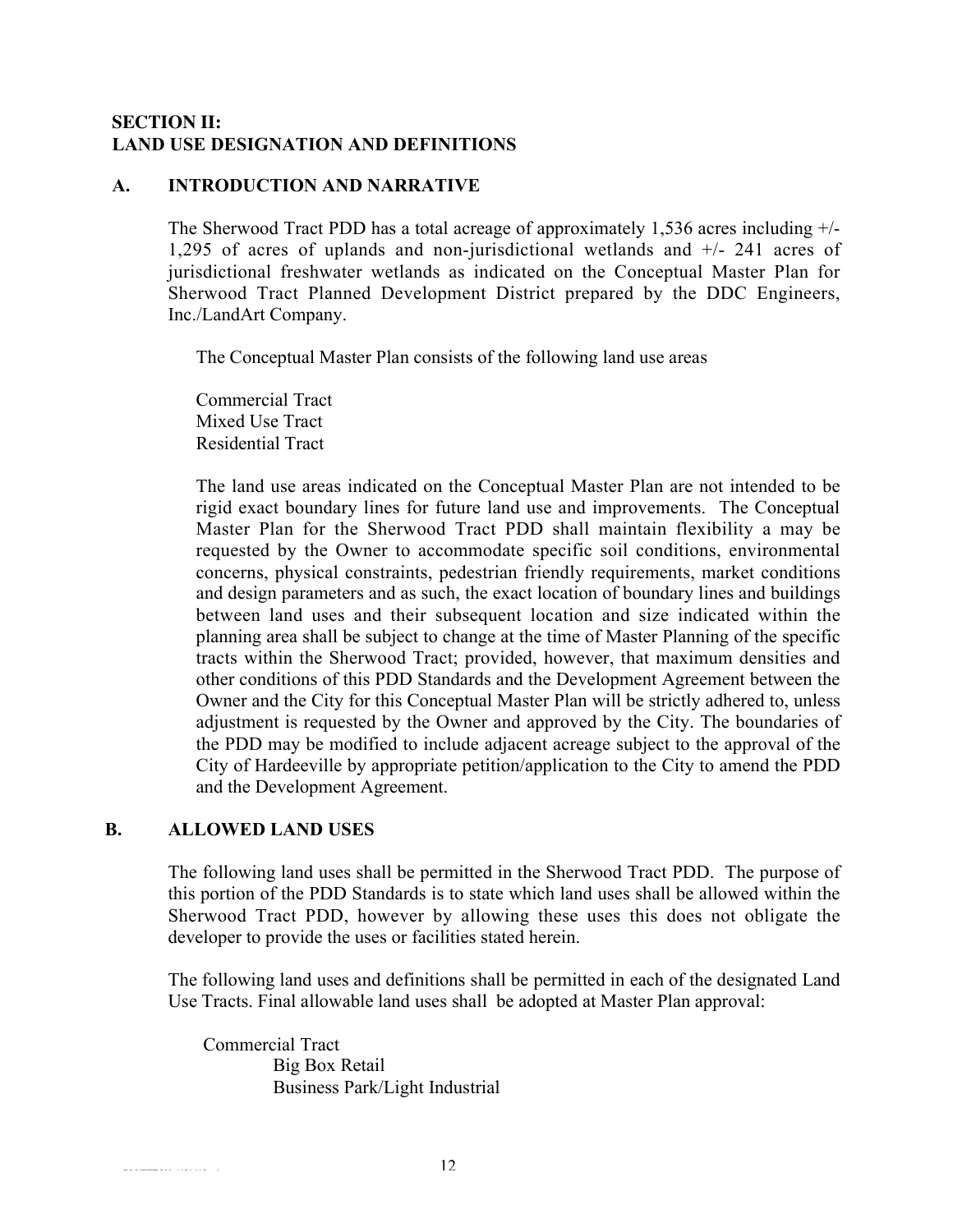General Commercial Hotel/Inn/Resort Institutional/Civic Mall Open Space **Silviculture** 

Mixed Use Tract

Single-Family Residential Traditional Neighborhood Development Community Center Community Recreation Commercial Mixed Use Hotel/Inn/Resort Institutional/Civic Model Home/Sales Center Multi-family Residential Neighborhood Commercial Recreational Vehicle Parks Open Space Silviculture Traditional Neighborhood Development

Residential Tract

Single-Family Residential Traditional Neighborhood Development Institutional/Civic Maintenance Areas Model Home/Sales Center Community Center Community Recreation Commercial Neighborhood Commercial Open Space Silviculture

Any easement that occurs within the property shall have the same allowed land uses as any of the adjacent land uses. Any restrictions shall be based on the legal definition of the easement.

Design Regulations will be established for each area at the time of Master Plan approval in accordance with Section II.D.19 herein. Unless otherwise agreed at Master Plan approval or in this PDD Standards, the standard for uses from the MZDO shall apply.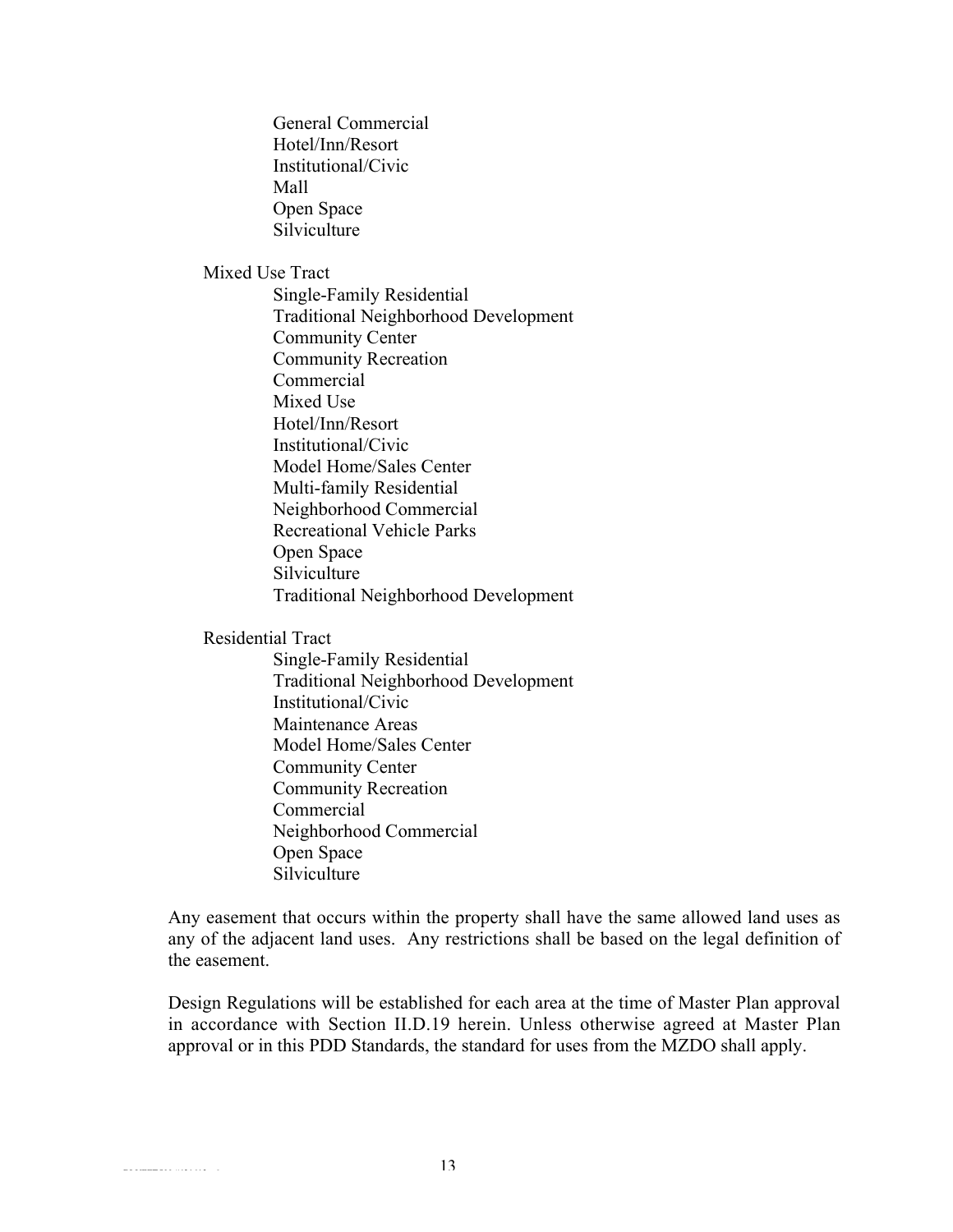#### **C. ALLOWED DENSITY AND TRANSFER OF DENSITY BETWEEN PLANNING AREAS**

- 1. The Conceptual Master Plan for the Sherwood Tract PDD consists of approximately 280.0 acres of residential land use and 1,256.0 acres of commercial land use (including wetlands) as generally depicted on the Conceptual Master Plan. The Conceptual Master Plan may be modified at Master Plan approval, taking into consideration the need to place commercial uses near the Purrysburg Road, Toomerville Loop, the proposed northern and southern connectors, and U.S. Highway 17 to address traffic considerations and create internal capture of road trips by residents. The Sherwood Tract PDD is planned to include 3,688 residential units, of which there may be 816 Multi-Family Residential Dwelling Units on  $+/-$  51 upland acres or 16 units per acre, 1,797 Mixed Use Residential Dwelling Units on up to +/- 112 upland acres or 16 units per acre, and 1,082 Single Family High Density Detached Residential Dwelling Units on  $\frac{+}{216}$  upland acres or 5 units per acre, and approximately 7,200,000 square feet of commercial/retail/office space on approximately  $\pm$ /- 1,028 upland acres. The owner and developers shall have the right to convert up to 200 acres of commercial acreage to residential acreage at a unit density of 2.7 units per acre provided an overall cap of 4,228 residential units is not exceeded and the overall average fair market value is \$140,000 per single family residential unit and \$125,000 per Multi-Family Dwelling Unit, as adjusted by the Adjustment Factor. These potential additional units reduce the total number of additional units contemplated in Section VIII (G) of the Development Agreement that are allowed in the event traffic and other concerns set forth in that Section are addressed. Conversely, Owner and Developer shall have the right to convert commercial acreage to a "Business Park Use". "Business Park Use" shall be defined as any use allowed under the City of Hardeeville MZDO and as it was amended on September 6, 2006 for the zoning catagories of Rural Commercial Districts, General Commercial Districts, Limited Industrial Districts, and Basic Industrial Districts acreage at a rate of one commercial acre for one acre provided an overall cap of 700 acres is not exceeded. There will be no overall cap on building square footage, provided compliance with maximum floor area ratios and pervious surface restrictions of the MZDO and PDD. Additional residential density beyond that allowed above shall be subject to and limited by the provisions of Section VIII of the Development Agreement.
- 2. Overall residential density shall include both Attached and Detached Single-Family Residential and Multi-Family Residential sold in fee or in common. Bed and Breakfast and Guesthouses shall not count against residential density. Detached guesthouses, "Mother-in-Law" Apartments, and Garage Apartments (for rent or not) on the same lot with a single family unit will be allowed as one structure per lot and the second structure will not be counted against the density cap but shall be counted as 0.5 units for purposes of Development Fees. Fractional Ownership/Time Shares and Condo/Hotels count as 0.5 residential units for purposes of density, but count as commercial for Developer Fees under the Development Agreement. Condo/Hotels are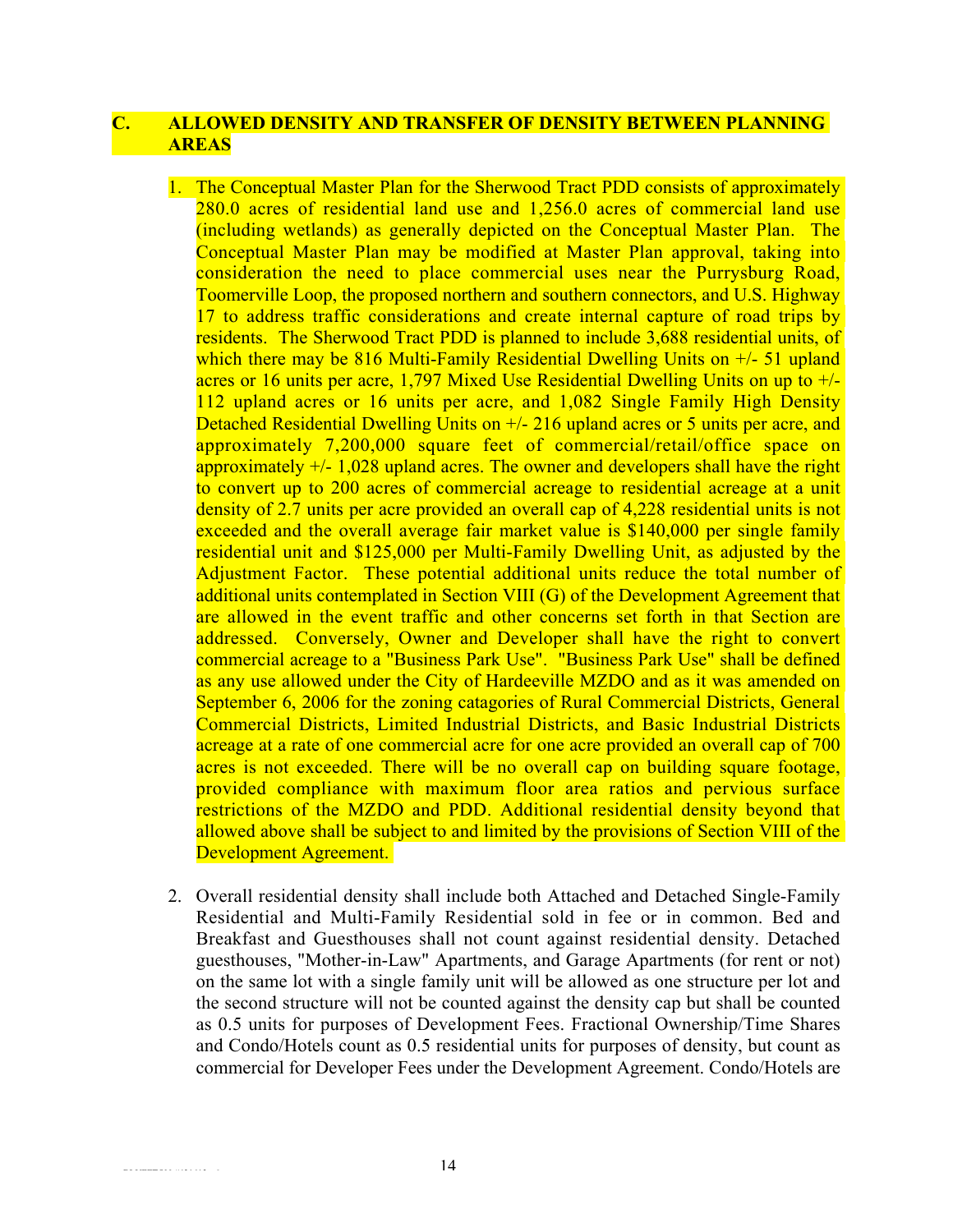defined as primarily transient, short term lodging facilities which have units owned by individuals/entities and may be under some type of common management/leasing program.

3. Commercial acreage shall include the commercial uses of Business Center, Community Center, General Commercial, Light Industrial and Neighborhood Commercial and shall have no cap placed on unit density (building square footage/acre), provided compliance with stormwater, parking, buffering, landscaping and other site design requirements of the MZDO and PDD are met. Hotel/Inn/Bed and Breakfast Properties, and assisted living, congregate care, and nursing home facilities shall not have a specified dwelling unit per acre maximum, provided compliance with stormwater, parking, buffering, landscaping and other site design requirements of the MZDO and PDD are met. All commercial development shall be subject to the provisions of the City of Hardeeville MZDO unless specifically exempted by this document.

#### **D. DEFINITIONS OF LAND USE TERMS AND DENSITY TERMS**

In the absence of a term definition in this PDD Standards or in the proposed Sherwood Tract Development Agreement with the City of Hardeeville, the definitions of the MZDO or outlined in the Development Agreement shall apply in the interpretation of this PDD Standards. The locations of specific land uses are not described on the Conceptual Master Plan because this is a mixed use development. However, the definitions below shall generally describe the allowed uses within the Sherwood Tract PDD.

- 1. Acre
	- a. Gross Acre shall mean the entire acreage within the site boundaries.
	- b. Net Acre shall mean the acre which remains after deduction of easements for existing utilities, wetland buffers, and onsite wetlands.
- 2. Business Park/Light Industrial: This designation allows for a multi-use Business Park to meet regional demands for Light Industrial, Office, Commercial Services and Wholesale/Retail Businesses. Permitted uses include:
	- a. Establishments involved in light manufacturing, regional warehouses, distribution operations, back-office operations, commercial businesses, office space, office/warehouse operations, wholesale/retail businesses, commercial service businesses, research or experimental laboratories, public building, public utility facility, agricultural farm, horticultural nursery, radio and/or television station and/or transmission tower, commercial trade or vocational school, outdoor amusement parks, off street commercial parking or storage area for customer, client, or employee-owned vehicles and call centers.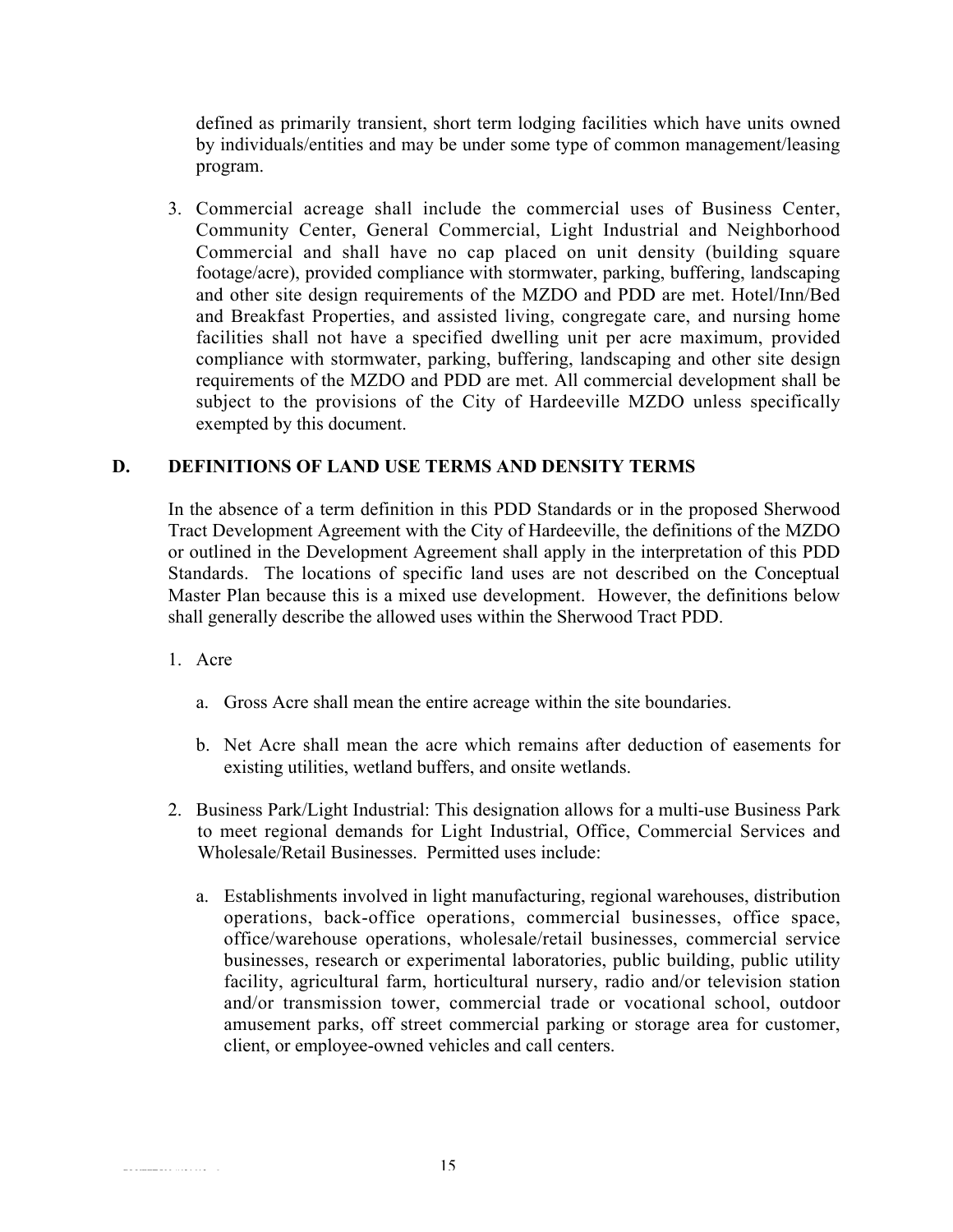- b. Build-to-property lines will be allowed to reduce cost of utilities and create a more pedestrian friendly environment as long as fire protection between adjacent and party-walls is strictly adhered to and visual design standards are met. Performance Standards for this district will be determined at the time of Master Plan application and approval.
- c. Light Industrial uses shall provide a minimum buffer of 100 feet from adjacent residential uses not separated by a road right of way, or wetland of an equal width (including wetland buffer). Fencing requirements of the MZDO, where applicable, shall apply in addition to the increased buffer.
- 3. Mixed Use: This designation allows for the development of an internally oriented integral mix of various allowed land uses defined herein to establish a community oriented node.

This designation allows for Single-Family Residential or Multi-Family Residential Dwelling Units to be located in the same building with, adjacent to, or near Commercial Development within the same tract of real property.

The following are permitted uses, accessory uses and structures for the Mixed Use Area:

- (1) Single family residential (in fee or in common)
- (2) Multifamily residential
- (4) Institutional/Civic
- (5) Neighborhood Commercial
- (6) Open Space
- (7) Community Recreation
- (8) Accessory Structures

Build-to-property lines will be allowed to reduce cost of utilities and create a more pedestrian friendly environment so long as fire protection between adjacent and partywalls is strictly adhered to and visual design standards are met.

Traditional Neighborhood Development (TND)

#### TND Overview

This Land Use Category allows for the development of a Traditional Neighborhood Development within Mixed Use area of the Sherwood Tract PDD typified by the culture, value and traditions exemplified in the Historic Districts of Savannah, GA, Charleston, SC and Seaside Florida. This development is to be a traditional neighborhood, which is characterized by a pedestrian-friendly environment of grid streets, neighborhood parks, sidewalks, front porches, alleys, on-street parking, mixed uses and a tight scale to unify the district. Homes within the neighborhood are planned to be within a five minute walk of the community hall, civic buildings and neighborhood commercial area.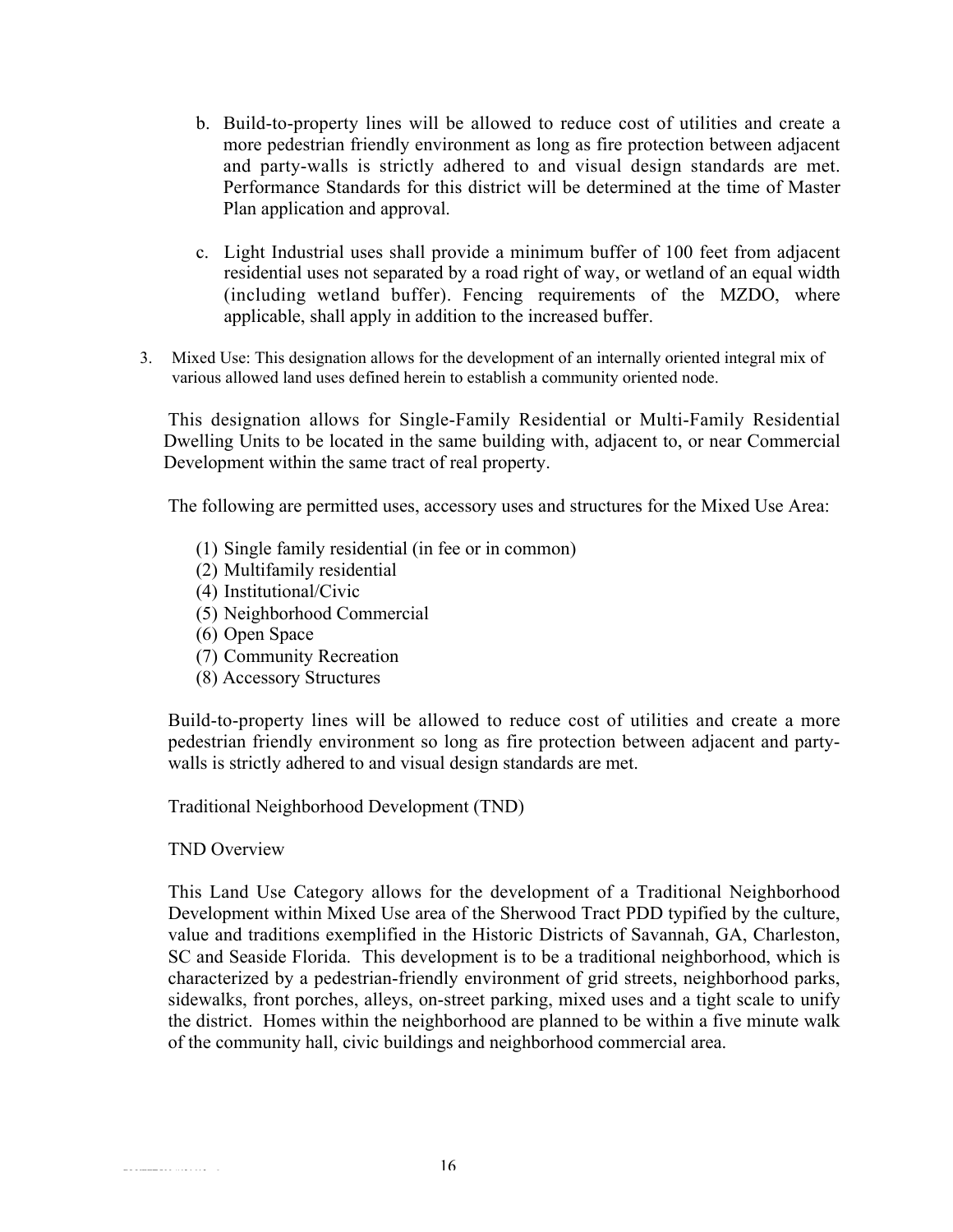The traditional neighborhood will be a mixed-use development consisting of neighborhood-commercial, single-family residential, multi-family residential, recreational, civic uses and open space. There shall be allowance for mixed-use capabilities (live/work units) as well as an allowance for accessory buildings to have residential capacity (such as garage apartments). Other distinctive features of this traditional neighborhood that will be allowed within this district are outlined in this land use category.

4. Community Recreation:

This designation allows for the recreational complexes and amenities to serve the Sherwood Tract PDD. Land uses may consist of private and semi-private recreation, indoor and outdoor lighted and unlighted recreation facilities, establishments and services that include active and passive sports and entertainment, (for project or not) and, ancillary facilities such as restaurants serving such public recreational facilities. Community Recreation shall not be counted against the overall allowed acreage for commercial uses within the Sherwood Tract PDD. Permitted uses include:

- a. Outdoor Recreational Facilities including but not limited to:
	- (1) Public &/or Private Golf courses and ancillary facilities associated therewith
	- (2) Golf cart storage barn and maintenance facilities
	- (3) Swimming Pools, Pool Bath Houses and Gazebos.
	- (4) Lakes
	- (5) Tennis Courts
	- (6) Lawn Games such as bocci, croquet, and volleyball, etc.
	- (7) Multi-use fields
	- (8) Playgrounds
	- (9) Neighborhood Parks
	- (10) Community Parks
	- (11) Leisure Trails and Bike Trails
	- (12) Other Recreational Uses.
- b. Recreational Building including but not limited to uses such as indoor recreation, meetings, assembly, banquet, fitness, and hobby space.
- c. Accessory Buildings
- d. Community Offices / Administration Buildings shall not be counted against commercial acreage.
- e. Maintenance and Storage Facilities
- f. Community Service facilities including: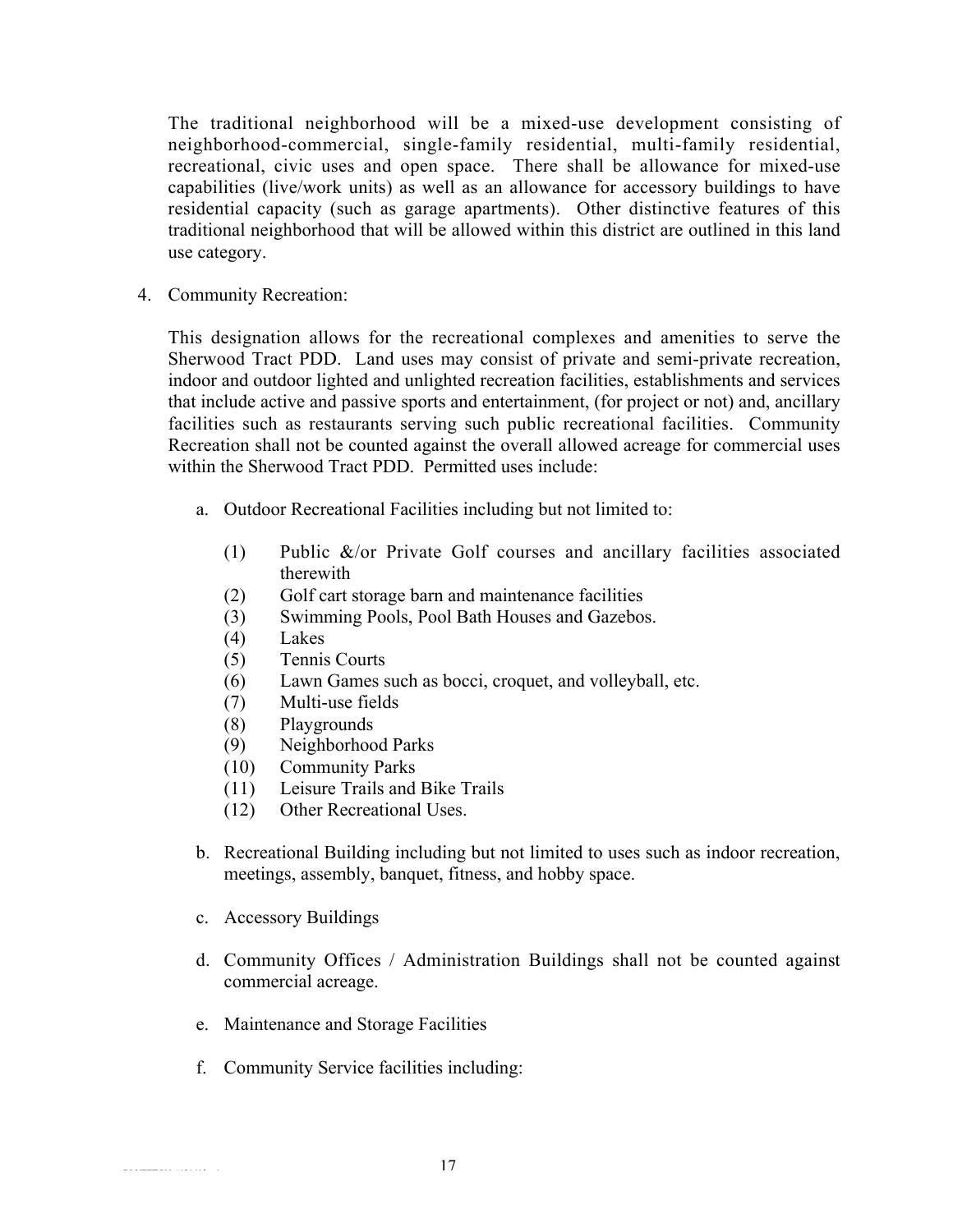- (1) Public and/or Private clubhouses
- (2) Pro shops, snack bars, grills, restaurants and lounges associated with clubhouses
- (3) Ancillary uses associated with community recreation facilities such as craft centers, fitness centers, etc.
- 5. Dwelling Units
	- a. The maximum number of residential dwelling units on the Property will be 3,688, plus or minus any conversions of commercial to residential or vice versa, as allowed in this PDD Standards, or any additional units allowed under the Development Agreement.
	- b. For detached single family residential and duplexes (i) the minimum lot width shall be 40 feet with a minimum lot depth of 100 feet, (ii) the average lot size may vary as to specific, individual master plans, but the overall average lot size on the Property shall not be less than 5,500 square feet and (iii) the minimum side setbacks shall be 6 feet on each side. Side setbacks can be reduced at the discretion of the City. The primary standard, to be utilized in allowing the variance shall be the maintenance of the City's Insurance Services Organization fire safety rating. As for dwelling units, a minimum front-yard setback of 25 feet shall be imposed on lots with front-loaded garages; a minimum setback of 15 feet for lots with side-loaded garages; a minimum setback of 15 feet from the back lot line; and a minimum setback of 5 feet from a pool or deck.
	- c. For attached single family residential, townhomes, or condominiums (i) there shall be no minimum lot size or setbacks, and (ii) 6 foot side setbacks shall be required for all non-common lot line side.
	- d. Multi-family residential units are allowable up to a maximum of 24 units per net acre on a site-specific basis. Density is based on the number of stories in a project. One-story projects are limited to 8 DU/AC, two story projects are limited to 16 DU/AC and any project with a three story component is capped at 24 DU/AC. Multifamily residential consists of attached or detached residential including both short term and long term rentals, but excludes Hotel/Inn/Bed and Breakfast and Guesthouse.
	- e. Mid-rise, multi-family residential units shall be defined as those which exist in buildings over three stories with density limited to 40 units per acre. Maximum building height shall meet the requirements of the Hardeeville MZDO for group dwellings and multiple family dwellings. Densities of over 40 units per acre shall be reviewed on a case by case basis and only allowed provided building safety, fire protection and other applicable concerns are addressed to the satisfaction of the City and shall conform to performance standards set forth by the MZDO at the time of Master Planning of the individual tracts.
	- f. The allocation of density as specified allows for the clustering of development to optimize the protection of natural features and maximize open space. This does not guarantee that the Property can be developed at the identified maximum. Lot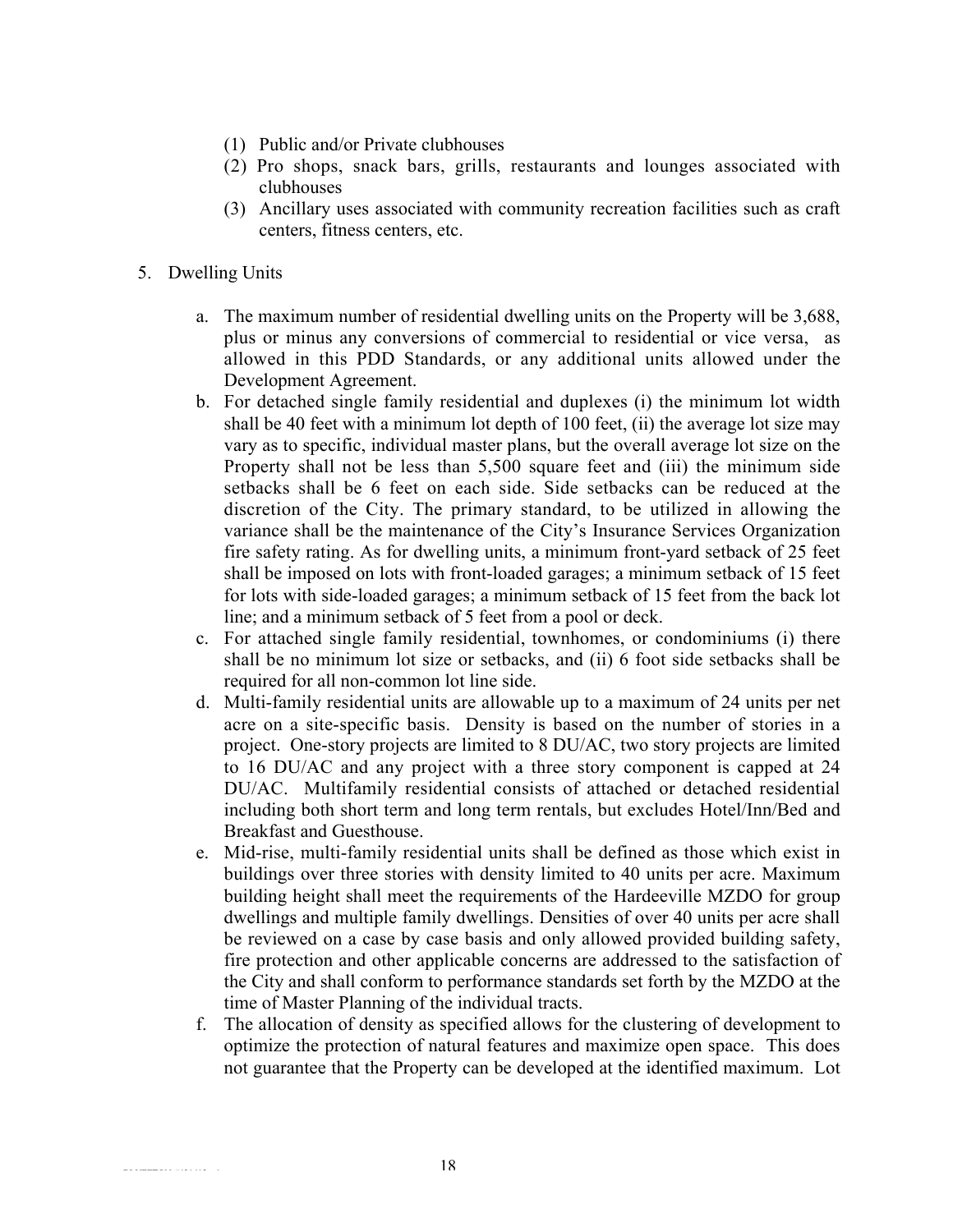sizes range from the square footage of the foundation of cottage-type product to larger single family lots.

- g. Multi-family units do not have a lot size designation.
- h. Mobile homes and manufactured homes are not allowed within the Sherwood **Tract.**
- j. Single-family residential consists of attached and detached residential, including both short and long term rentals. Product mix may include full size lots, attached zero lot line product, townhouses, patio home sites and cottages. Residential improvements shall be limited to a maximum of three (3) stories in height above parking or base flood elevation, as applicable, not including minor uninhabitable architecture elements above basic roof lines, subject to provisions of the MZDO.

Performance Standards for this district will be determined at the time of Master Plan application and approval.

6. Commercial Development

The general commercial designation allows for the development of concentrated commercial and office nodes located on primary vehicular routes to serve the Sherwood Tract PDD and surrounding area.

- a. Permitted Uses:
- (1) Establishments engaged in selling goods or merchandise to the general public for personal or household consumption (e.g. Shopping Centers, Shopping Malls, Big Box stores, Retail stores, supermarkets, department stores, convenience stores, gas stations, automobile and boat dealerships, etc.) and rendering services incidental to the sale of such goods; establishments providing services or entertainment to the general public including but not limited to eating and drinking establishments, personal service and repair business and entertainment establishments (e.g. movie theatres, bowling alleys, etc.); medical and health facilities/office buildings and/or office for government, business professional or general purposes, unless specifically prohibited under Prohibited Uses below.
- (2) Uses allowed in General Commercial District in the City of Hardeeville MZDO, excepting truck terminals.
- (3) Single Family residential
- (4) Multi-family residential
- (5) Mixed of various uses permitted under this PDD Standards
- (6) Assembly and Worship
- (7) Colleges and Professional Schools
- (8) Schools, Neighborhood (elementary and middle school)
- (9) Schools (community high school)
- (10) Daycare, commercial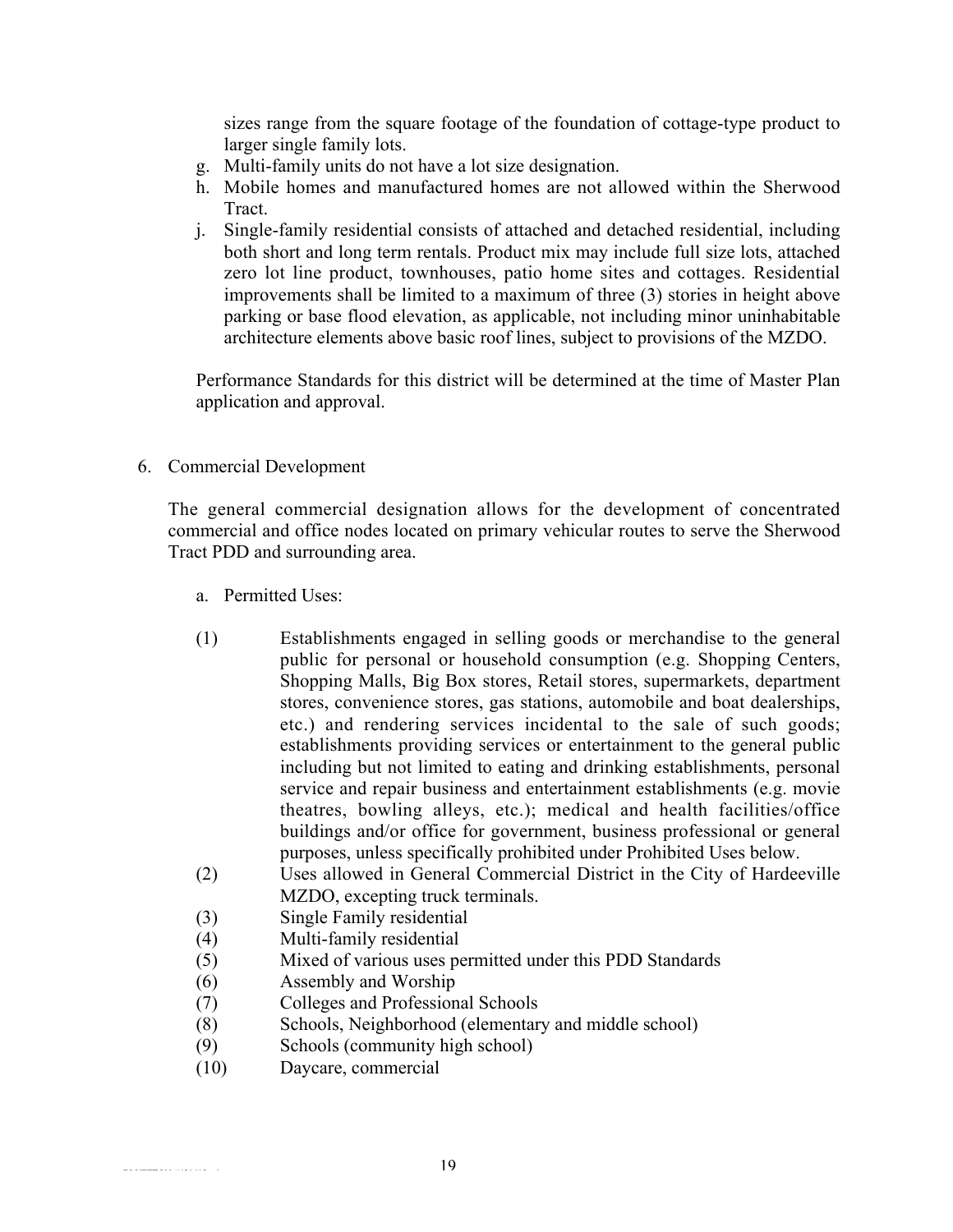- (11) Utilities
- (12) Public Services
- (13) Government Office
- (14) Commercial lodging (hotel and motel)
- (15) Commercial Retail
- (16) Office
- (17) Restaurant (including outdoor seating)
- (18) Service Businesses
- (19) Dry-cleaning and Laundry Services
- (20) Parking Garages
- (21) Gas-convenient stores with no Repair Bays or Facilities
- (22) Commercial Amusement (indoor)
- (23) Christmas Tree Sales
- (24) Roadside Stands (on designated areas only)
- (25) Commercial Outdoor Sales (related to existing retail)
- (26) Public Interest and Special Events (permitted, located, and scheduled ahead of time)
- (27) Nightclub and entertainment
- (28) Movie Theaters
- (29) Grocery
- (30) Mini-warehouse facilities will be limited to a maximum height of two stories.
- (31) Outdoor Amusement Parks
- b. Sidewalk displays are permitted directly in front of an establishment, if at least five feet of sidewalk is maintained for adequate and uncluttered pedestrian access.
- c. Commercial uses shall provide a minimum buffer of 25 feet from any adjacent residential use not separated by a road right of way.
- d.. Prohibited Uses:

The following commercial uses are specifically prohibited:

- (1) Junkyards or auto salvage yards
- (2) Gambling facilities not authorized by law
- (3) Sexually-oriented businesses
- 7. Hotel, Inn, Resort and Condominium/Hotel

This designation is for hotels, inns, timeshare projects, resorts and spas that consist of building or buildings with guest rooms for sleeping, kitchens and or a dining room(s) to provide meals for guests, including public restaurants, bars, and entertainment areas. Hotels, Inns, and spas shall be considered a commercial land use. Conference and facilities may or may not accompany the hotel/inn and may be integral to the hotel/inn or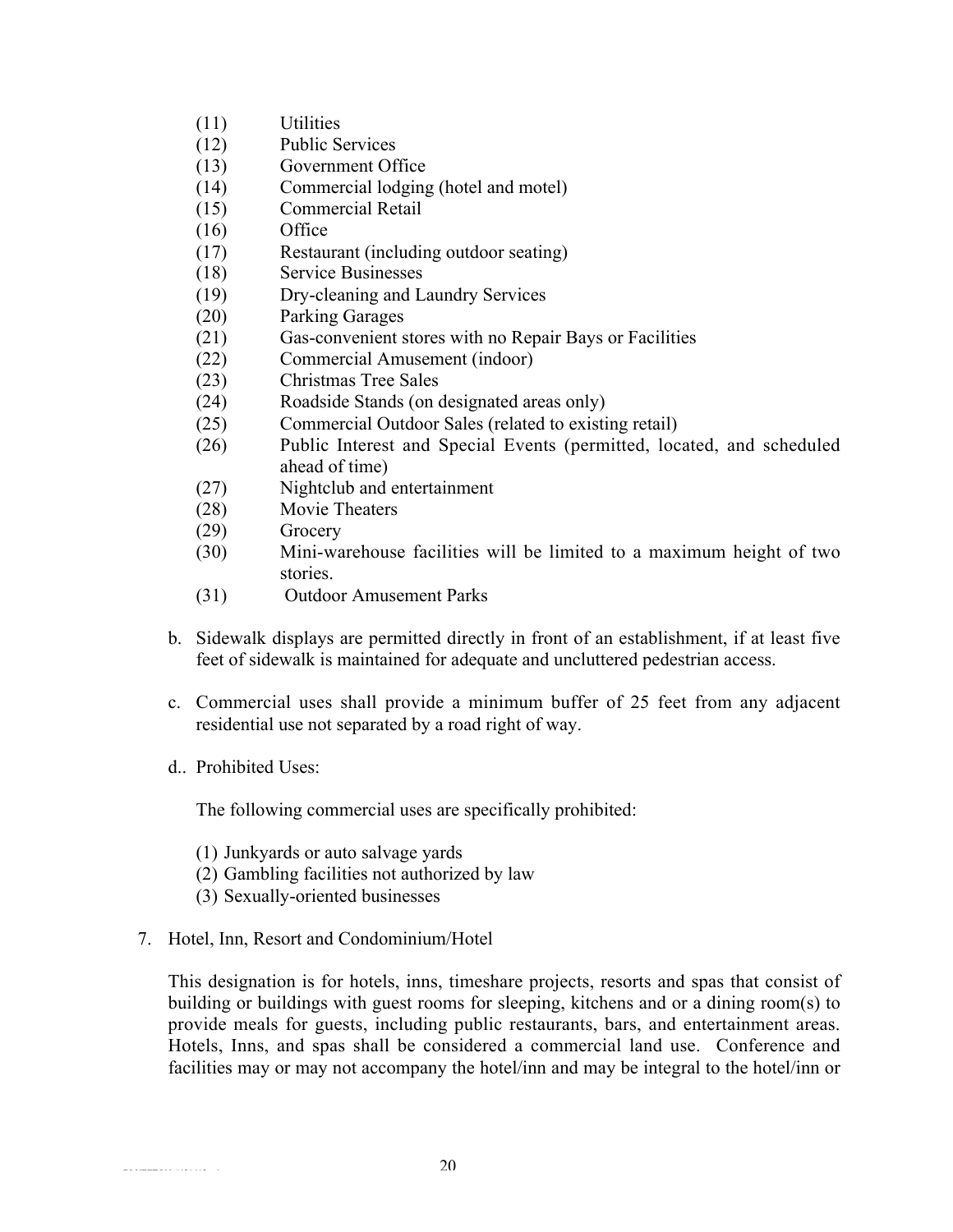detached. Resorts under this land use may include fractional ownership. Hotels, Inns, and spas shall be considered a commercial land use and will not count against the residential unit cap except for Fractional Ownership/Time Shares and Condominium/Hotels, which count as 0.5 residential units for purposes of density, but count as a commercial unit (Hotel/Motel) for Developer Fees under the Development Agreement.

Maximum building height shall meet the requirements of the City of Hardeeville MZDO for group dwellings and multiple family dwellings.

8. Institutional/Civic

This designation allows for institutional and civic land uses, which shall be allowed to occur as a mixed use throughout the Sherwood Tract PDD. These land uses shall not count against the overall commercial acreage or residential density allowed for the Sherwood Tract PDD.

- a. Civic, cultural, municipal, governmental, educational (public or private), conference centers, research or other similar facilities which may include dormitories or other similar living quarters for students, staff, faculty and professionals.
- b. Churches, synagogues, temple and other places of worship provided that such uses are housed in a permanent structure.
- c. Cemeteries provided that such use does not include a funeral home or crematorium.
- d. Medical and health facilities, assisted living facility, nursing home and congregate care facility.
- e. Public emergency service facilities, library, museum, day care facilities, social/community centers, etc.
- 9. Maintenance Areas

The maintenance areas will contain the facilities, tools and equipment necessary to maintain the common properties and golf courses within the Sherwood Tract PDD. These facilities may be congregated on a central site or located in separate convenient sites for different services such as general community maintenance, golf course maintenance, recreation area maintenance or individual property regime maintenance.

Permitted uses include:

- a. Vehicle maintenance
- b. Storage of vehicles and parts, boats, recreational vehicles and resident storage
- c. Fuel storage
- d. Shops for woodwork, metalwork and painting.
- e. Greenhouses, plant propagation areas and holding yards
- f. Mulching facility and mulch storage.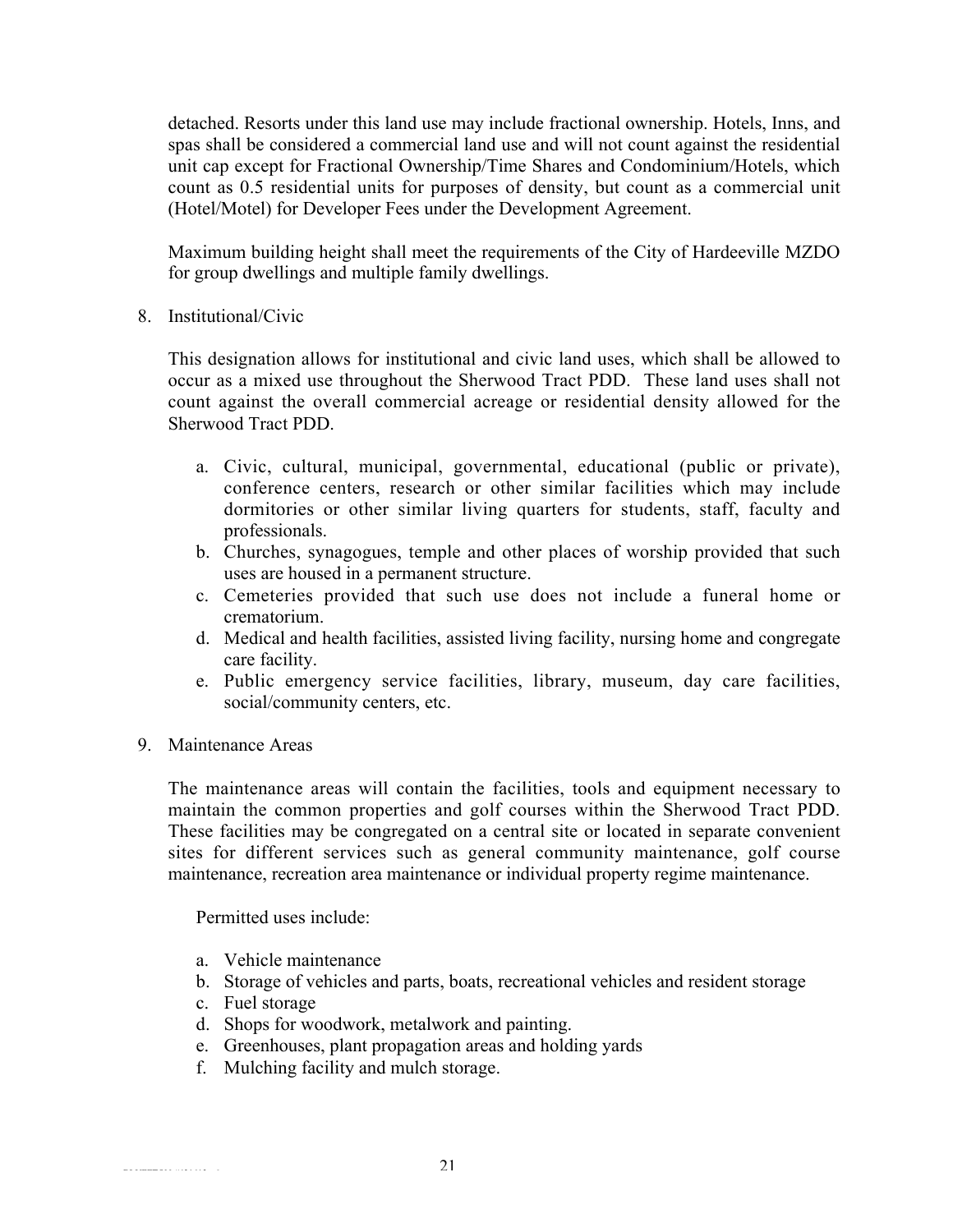- g. Storage of chemicals and bulk materials as permitted by law.
- h. Offices associated with community and maintenance.

#### 10. Model Home/Sales Center

- a. This designation allows for the model homes and office/administrative facilities associated with the primary sale of residential lots and homes. The facility(s) may be permanent in nature with the model homes being sold as single-family residences in the future or the facility(s) may relocate from time to time during the period of development to meet the needs of development phasing.
- b. From time to time model homes may be constructed and later sold as permanent residences when no longer needed as models.
- 11. Multi-Family Residential

This designation allows for the construction of buildings used or designed as dwellings for one (1) or more families living independently of each other, with the number of families in residence not exceeding the number of dwelling units provided. Multi-Family Residential Dwelling Units include, without limitation, apartments for rent, townhouses, and condominiums.

12. Neighborhood Commercial

This designation allows for the development of multiple neighborhood oriented limited use commercial, residential, civic, institutional and office nodes including villages, community centers, gardens, and neighborhood shopping centers to provide essential services to residents, invitees and guests to the Sherwood Tract PDD, relieving a degree of traffic and congestion which may surround other large commercial developments in the general area. Live/work residential units within this land use designation shall not count against the total residential unit cap. Neighborhood Commercial Development shall count against total commercial square footage.

- a. Permitted Uses:
	- (1) Retail businesses, personal service businesses, shopping centers, restaurants, convenience stores, attached residential units, clustered commercial establishments, offices and civic/institutional uses, unless specifically prohibited under Prohibited Uses below.
	- (2) Mix of various uses permitted under this PDD Standards
	- (3) Single Family Residential
	- (4) Multifamily Residential
	- (5) Hotel / Inn / Resort and Condo/Hotel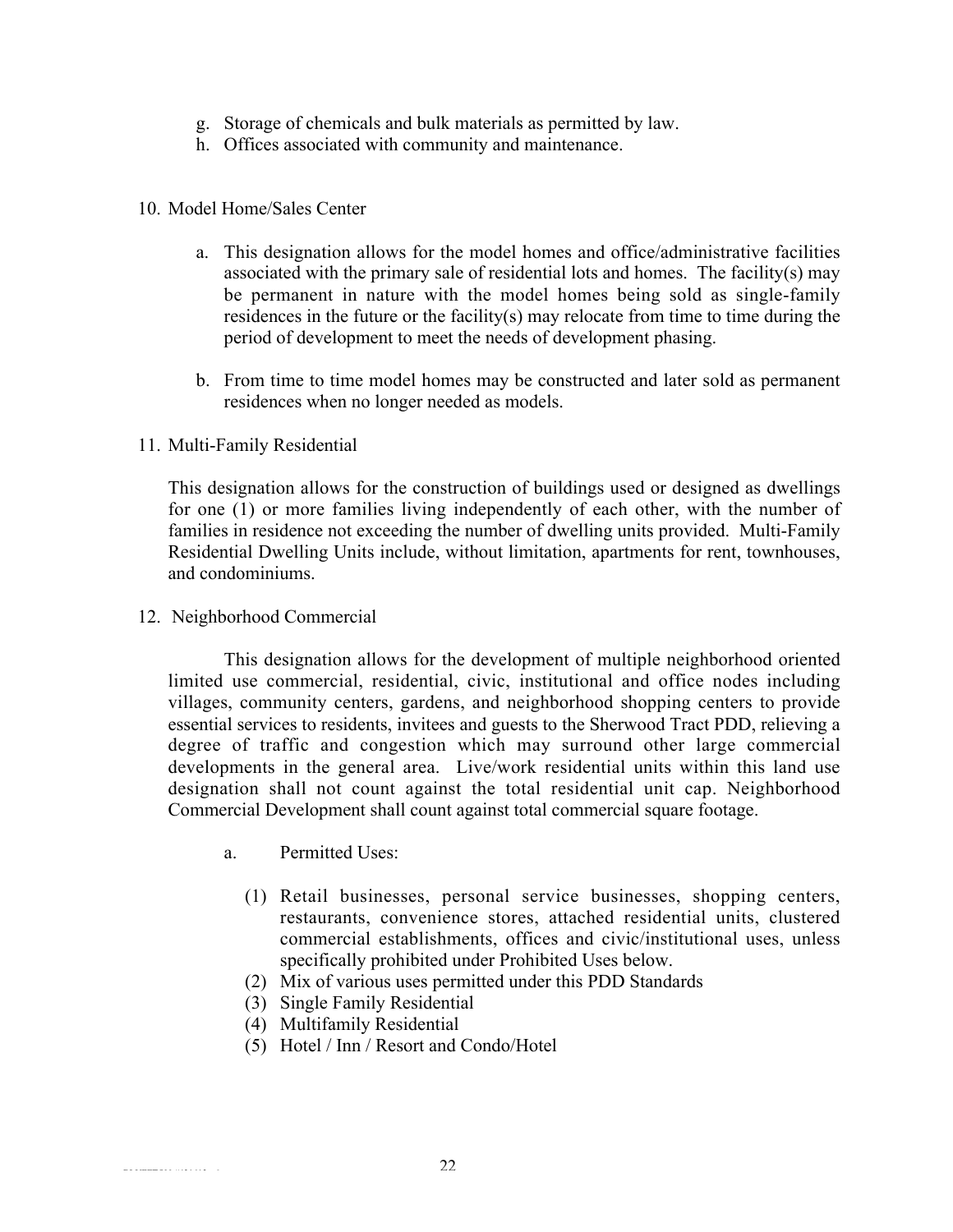- (6) Medical offices (not including facilities for patient care exceeding 48 hours)
- (7) Bed & Breakfast
- (8) Live/Work facilities (i.e. commercial below with residential above and commercial located within the same structure or homesite, not including a home business in a single family or multifamily residence)
- (9) Outdoor Entertainment.

Maximum building height shall meet the requirements of the Hardeeville MZDO for group dwellings and multiple family dwellings.

b. Prohibited Uses:

The following commercial uses are specifically prohibited:

- (1) Junkyards or auto salvage yards
- (2) Gambling facilities not authorized by law
- (3) Outdoor Amusement Parks
- (4) Outdoor go cart racing facilities
- (5) Outdoor roller coasters and other carnival like facilities
- (6) Sexually-oriented businesses
- 13. Open Space

Total open space for the Sherwood Tract PDD shall be calculated for the boundary of the PDD and not on a site-specific basis for each phase of the PDD, individual development or project. The Sherwood Tract PDD shall provide at least 25.00% open space and at least 8.33% active open space, in accordance with the MZDO, which open spaces shall be reasonably accessible to the residents. Open space and active open space shall be calculated based upon the total gross acreage. Notwithstanding the foregoing, each master plan submittal for residential subdivision shall contain at least 10% total open space. Open space may be located in restricted access, gated communities and shall consist of the following:

- 1. Landscaped areas including manicured village greens
- 2. 50% of lagoons, ponds, impoundments and lakes (detention, retention, or recreational).
- 3. 50% of freshwater wetlands
- 4. Wetland buffers
- 5. Forest, wildlife preserves/corridors, conservation areas and greenbelts
- 6. Community Garden Plots
- 8. Recreation areas including swimming pools, tennis courts, playgrounds, ball fields, lawn game fields gardens, etc.
- 9. Public or private, regulation or par three golf courses including ancillary facilities such as golf learning centers, practice facilities and support facilities.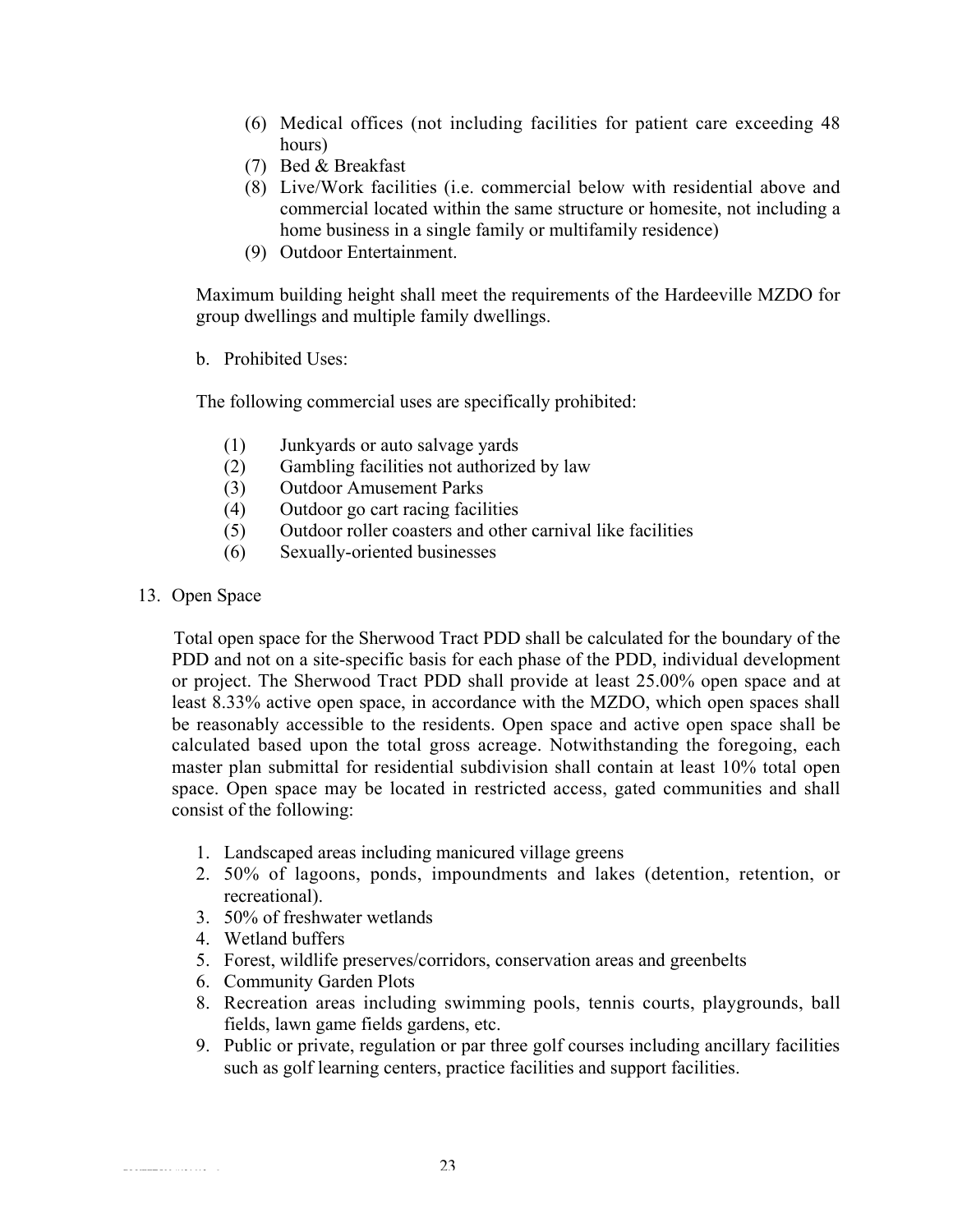- 10. Pedestrian/bicycle trails.
- 11. Perimeter buffers
- 14. Setbacks and Buffers
	- a. There shall be no minimum setbacks applied to the Conceptual Master Plan. Setbacks and buffers shall meet the minimum requirement established herein and except as set forth in this PDD Standards shall apply to the perimeter of the PDD only; provided, however, that any required wetlands setbacks shall apply according to law throughout the PDD.
	- b. Perimeter setbacks and buffer standards shall include:
	- (1) At adjacent property boundaries of Sherwood Tract; setbacks and buffers shall be a minimum of 5 feet except where said boundary is a jurisdictional wetland or recorded conservation easement, then the setbacks and buffers shall be as determined by the state and federal agencies having jurisdiction over the wetlands. Underground utilities and stormwater management facilities (subject to the provisions of section 2.C.16(b) described below) are allowed in the perimeter setback and buffer area. Notwithstanding the foregoing, should any area of the PDD be adjacent to another property without an intervening wetland, buffers shall be increased to fifty (50) feet, and where differing land uses are encountered (I.e., multifamily to residential, light industrial to residential or commercial), fencing requirements of the MZDO shall apply in addition to the increased buffer.
- 15.Signage Control

Signage for the Sherwood Tract PDD shall conform to the MZDO unless otherwise approved at Master Planning.

16. Silviculture

This designation allows for continuation of managed forestry. Silviculture includes the practice of planting, culture, and harvesting of trees for the purpose of producing wood fiber and timber. Generally accepted methods of forest management are permitted, including wildlife management, construction and use of forest roads, and practices to promote health and growth of trees. Silviculture uses may continue up to the time a subdivision plat is recorded and must be in accordance with standard forestry BMPs. The Owner shall be permitted to plan and grow trees upon the Property which may be used for tree farming for harvesting of such trees for purposes of replanting same in locations which are on or off the Property and may engage in farming operations which are indigenous to the area.

17. Single Family Residential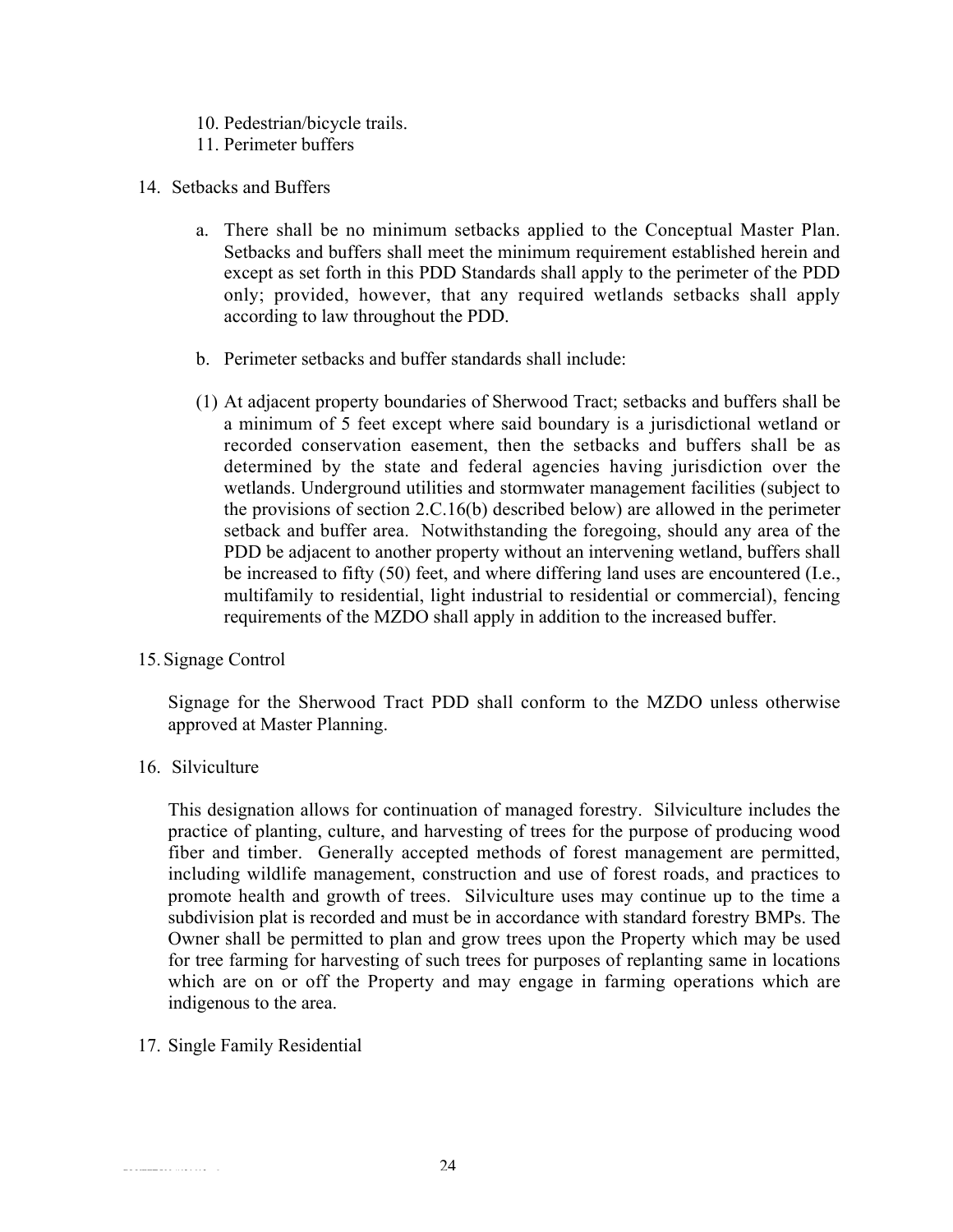This designation allow for the construction of single-family attached and detached residential dwelling units, including allowing for both short and long term rentals. Product mix may include full size lots, attached zero lot line product, townhouses, patio home sites and cottages. Residential improvements shall be limited to a maximum of three (3) stories in height above parking or base flood elevation, as applicable, not including minor uninhabitable architecture elements above basic roof lines, subject to provisions of the MZDO.

#### 18. Utilities

This designation allows for utility service to serve the planning tracts of the Sherwood Tract PDD. The following land uses shall be allowed only after written approval from the Owner/developer and its consultants for location and design. Screening, buffering, and other aesthetic matters must meet or exceed the MZDO requirements, and may be approved at Master Plan approval.

- 1. Potable water supply and distribution
- 2. Wastewater collection, treatment and disposal
- 3. Stormwater collection, treatment and detention
- 4. Irrigation
- 5. Communication towers
- 6. Satellite antennas
- 7. Cable television facilities
- 8. Telephone facilities
- 9. Power transmission and distribution
- 10. Fiber optic lines
- 11. Other utility services i.e., Internet access and other telecommunication uses.

Certain community-wide infrastructure is required for the development of any large, master-planned community. This infrastructure may include, but is not limited to the following:

- 1. Arterial streets and primary access roads.
- 2. Water supply.
- 3. Wastewater Treatment and Effluent Disposal.
- 4. Power substations.
- 5. Central telephone facilities.
- 6. Stormwater Management Lagoons.
- 7. Natural Gas Supply

In the case of this Conceptual Master Plan, the community-wide infrastructure may serve more than one Planning Tract. Infrastructure serving the community (on-site and off-site) will be approved as part of the Master Plan approval process. Infrastructure projects must receive a Hardeeville Development Permit prior to construction.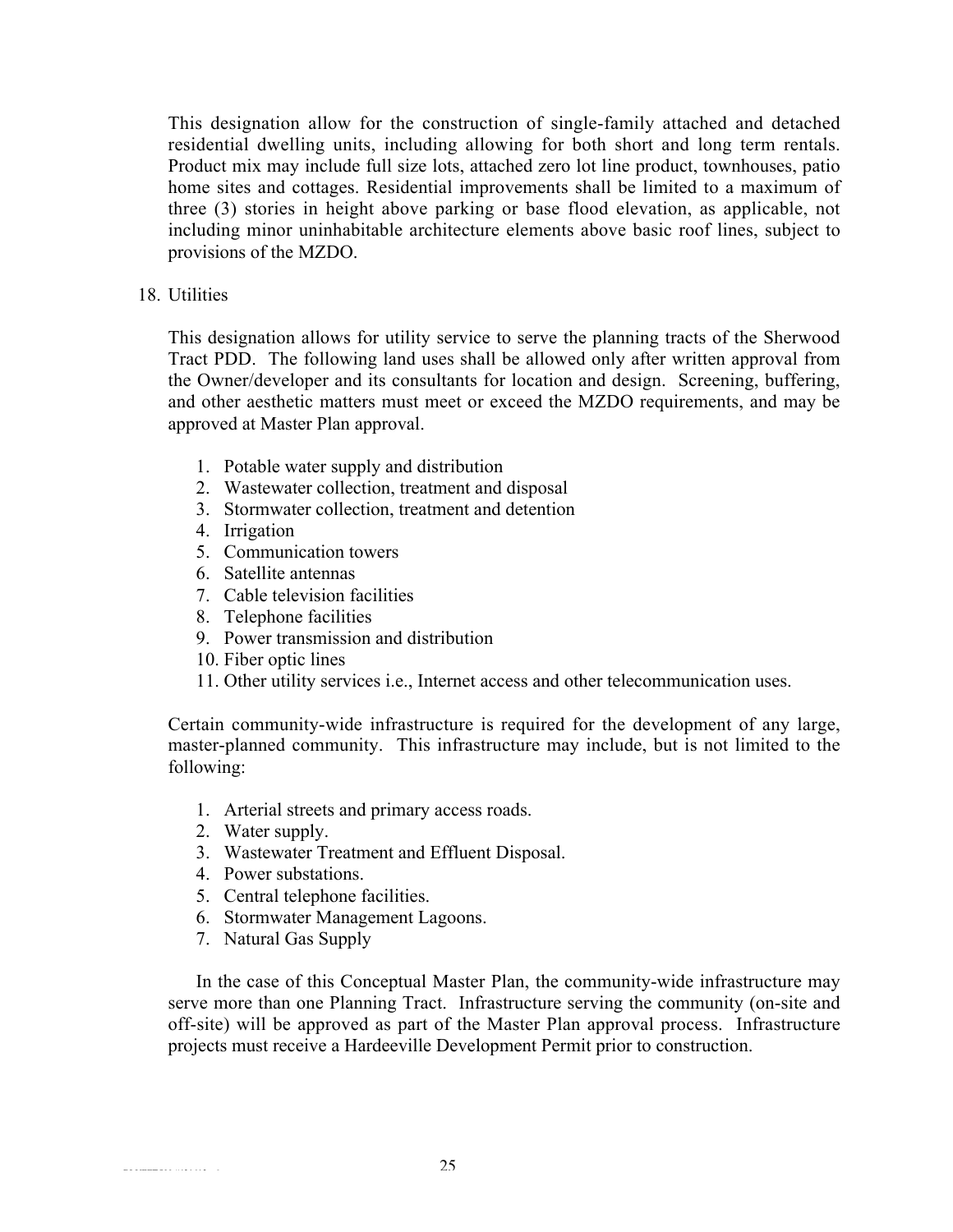#### 19. Design Regulations

Design Regulations shall be submitted at Master Plan stage, and may have standards deviating from the MZDO or this PDD Standards, provided that health, safety, ingress/egress, and fire protection concerns with the approval of the City at Master Planning.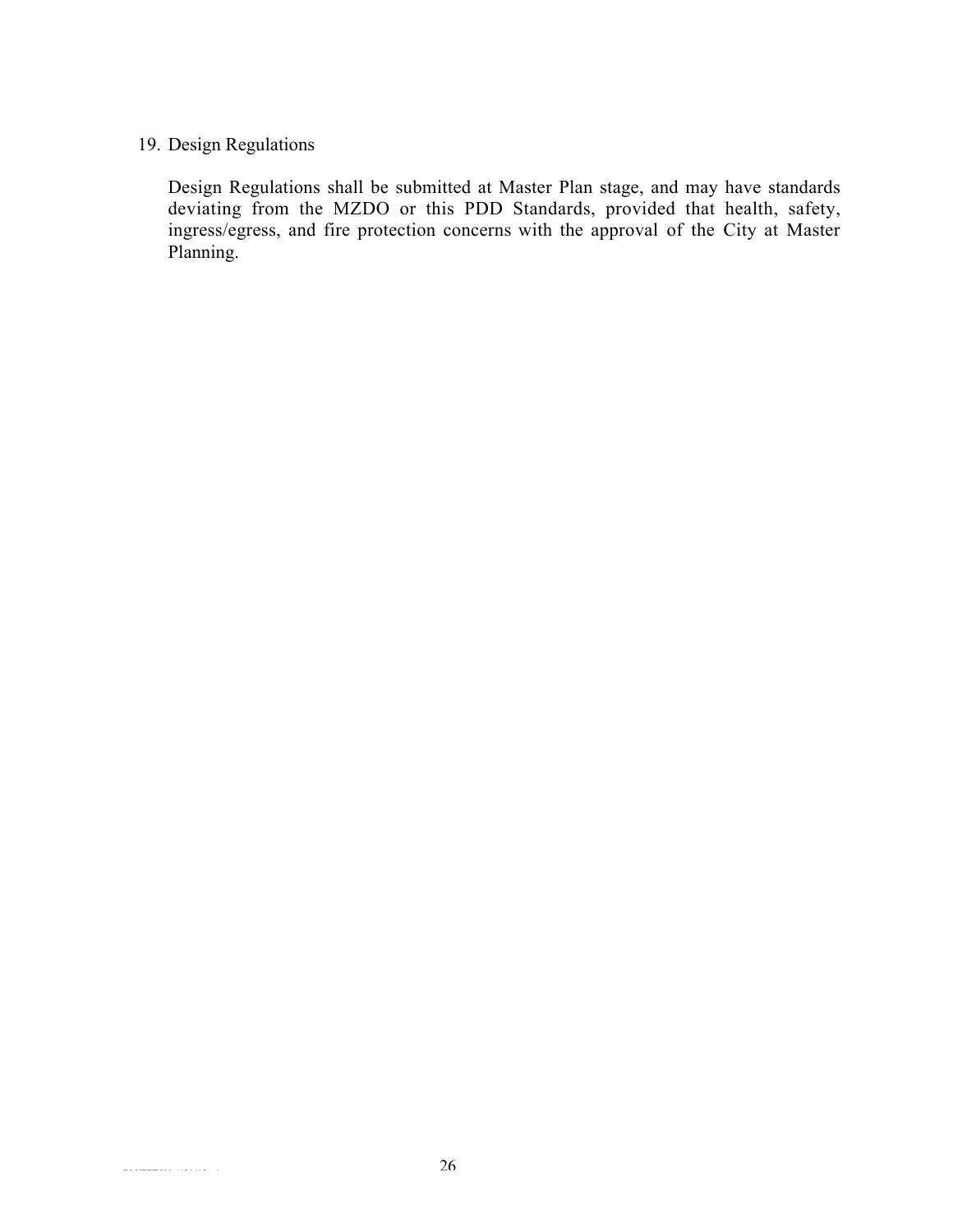#### **SECTION III: MZDO CHANGES/EXEMPTIONS**

In accordance with Section  $4.21.700(E)(5)$  of the MZDO, the following clarifications or modifications to otherwise applicable standards of the MZDO are hereby made applicable to the Sherwood Tract PDD by reference to MZDO sections below. It is acknowledged that concerted efforts have been made to identify each provision of the MZDO sought to be waived or modified, and thus to the extent that a specific provision of the MZDO is not listed below but conflicts with the wording and intent of the PDD, that provision shall be deemed to have been included in the listing below. To the extent the provisions of the PDD are not clear, then the provisions of the MZDO dated March 20, 2003 and as amended September 6, 2006, as amended through the date of approval of this PDD Standards, not listed or deemed listed, shall apply.

- Section 2.7 Architectural Review The Property is exempt from the provisions of this section provided the Owner's Architectural Review Standards meet or exceed those of the City of Hardeeville's MZDO and Owner or an entity which is controlled by Owner, controls the Architectural Review Board (ARB). The City shall not issue a building or development permit unless the plan submitted has been approved in writing or stamped by the Chairman or his designee, of the ARB.
- Section 3.3 Expiration of Permits This provision is modified to extend the time for work authorized by a permit to begin to one (1) year and to authorize an applicant to request extension of a permit for a period of one (1) year.
- Section 4.13.1 General Residential, Other Requirement  $(f)$  is deleted and replaced with "the side yard requirements shall be no less than five (5) feet or a combination of fifteen (15) feet between any two dwellings for single family detached housing."
- Section 4.13.1 General Residential, Other Requirement  $-(k)$  is deleted and replaced with the requirement that multi-family uses in the PDD must be separated from single family uses by a six foot fence or by landscaping that achieves 75% opacity within two years. Lot sizes and setbacks are governed by the provisions of the PDD Standards Section II.D.15 and Section II.D.19
- Section 4.14 Mixed Use District (MU) Other Requirements (f) is hereby modified to allow a maximum building height of sixty (60) feet. Occupancies that exceed Fifty (50) feet in height or exceed a total fire flow demand of three thousand five hundred (3,500) gallons per minute (GPM) as referenced in the Insurance Service Organization (ISO) requirements for specialized equipment must have plans approved by the Fire Chief and appropriate Staff at the City of Hardeeville.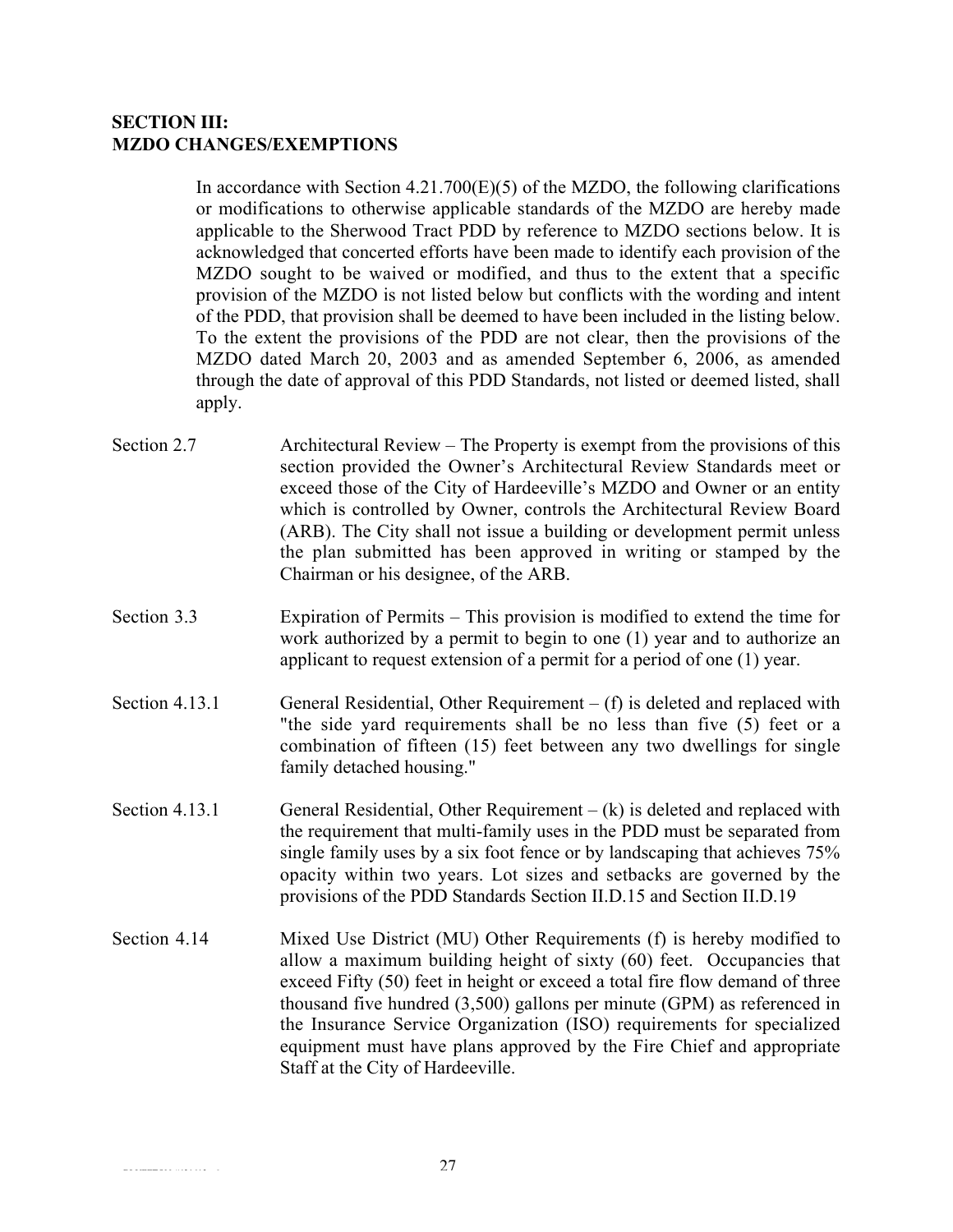- Section 4.15 No provisions of R-20, R-14, or R-10 apply. The provisions of TC-1, TC-2 and BI shall not apply to the Sherwood Tract PDD.
- Section 4.21.600 This section is deleted. Setbacks and buffers are governed by the PDD Section II.D.5, Section II.D.15 and Section II.D.19
- Section 4.21.700 $(E)$ () (17) It is hereby acknowledged by City Council that, due to the size of this PDD Standards and the variety of uses contemplated for it, some information required for a typical PDD application is either unavailable or impractical or to provide at this point. The Council specifically acknowledges the sufficiency of the Sherwood Tract PDD application as submitted. Additional or omitted information may be provided at the time of Master Plan submittal.
- Section 4.21.700(H)(First subparagraph H on page 66). This section is amended as follows: Notwithstanding anything herein to the contrary, the property subject to the Sherwood Tract PDD, upon receipt of appropriate state and federal approvals, may implement a drainage plan without an overall master plan or development plan being submitted for any particular area.
- Section 4.21.800(I) This section is amended to provide that a Traffic Impact Assessment (TIA) for individual master planned areas may be required at Master Plan submittal to justify road design.
- Section 4.21.1000(H) This section is amended to provide that a Traffic Impact Assessment (TIA) for individual master planned areas shall be required at Master Plan submittal to justify road design.
- Section 4.21.1000(W) This section is amended as to provide that trees existing as part of planted pine crop area shall be represented on an exhibit illustrating the area containing the planted pinetree planting pattern with row, tree spacing, and typical size. The information will be field verified to ensure accuracy of the exhibit's factors, but each tree in the pine crop area will not be physically located by standard survey methods. Hardwood trees in excess of eight (8) inches DBH will be located.
- Section 4.21.1000.Y This section shall not apply unless the applicant seeks to pre-sell lots prior to completing the installation of infrastructure.

#### Section 5.3 Lots. Unless otherwise agreed at Master Plan approval, the provisions of Section 5.3 as amended by this PDD Standards shall apply.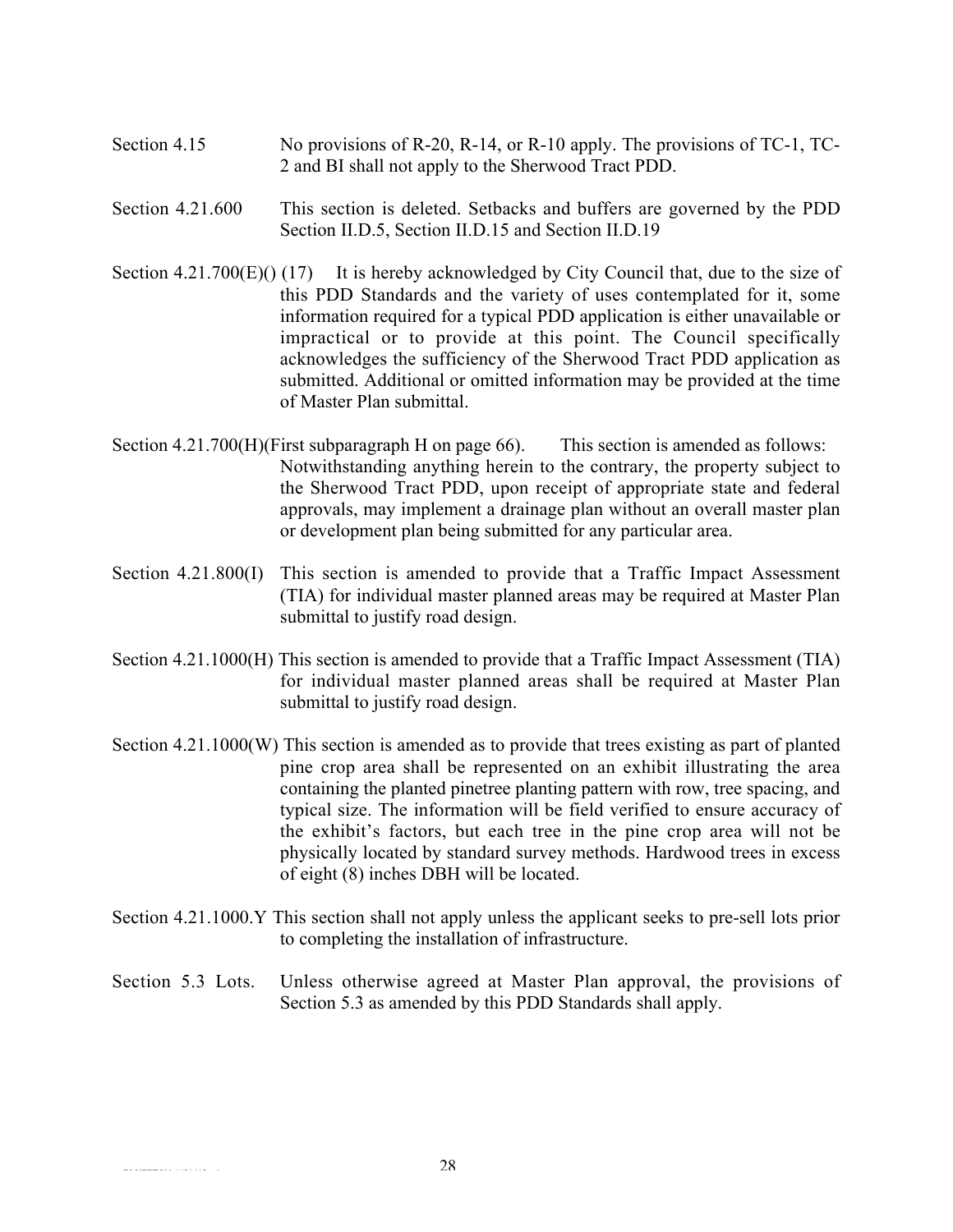- Section 5.6 Temporary Uses. Subsection (a) and (b) are deleted, these provisions being authorized as a matter of right, in accordance with the terms of the Development Agreement.
- Section 5.8 Parking Spaces Deviations. Deviations may be approved at Master Plan approval.
- Section 5.9 c ) Off-street Loading. This provision is replaced by "Multi-family use requires an additional 0.25 spaces/unit."
- Section 5.9 (d) Parking Requirements. Deviations may be approved at Master Plan approval where adequate parking, shared or otherwise, is provided.
- Section 5.14 Open Space Standards. This section is amended. Open space is governed by PDD Section II.D.15.
- Section 5.15 Site clearing shall be allowed consistent with the approved Master Plan. The landscaping standards for the Sherwood Tract PDD shall conform to the MZDO unless otherwise approved at Master Planning.
- Section 5.15 Tree Protection, Tree Survey and Replacement of Trees. Trees shall be governed as modified by Section I.I Tree Preservation of the PDD.
- Section 5.16 Signs To be determined at Master Planning.
- Section 5.18 Stormwater Management. The rainfall frequency used to calculate stormwater runoff and design stormwater management facilities for watersheds 300 acres and above shall be the 25 year, 24 hour frequency, except for the Central Loop Road, which shall be designed to the fifty year storm event standard.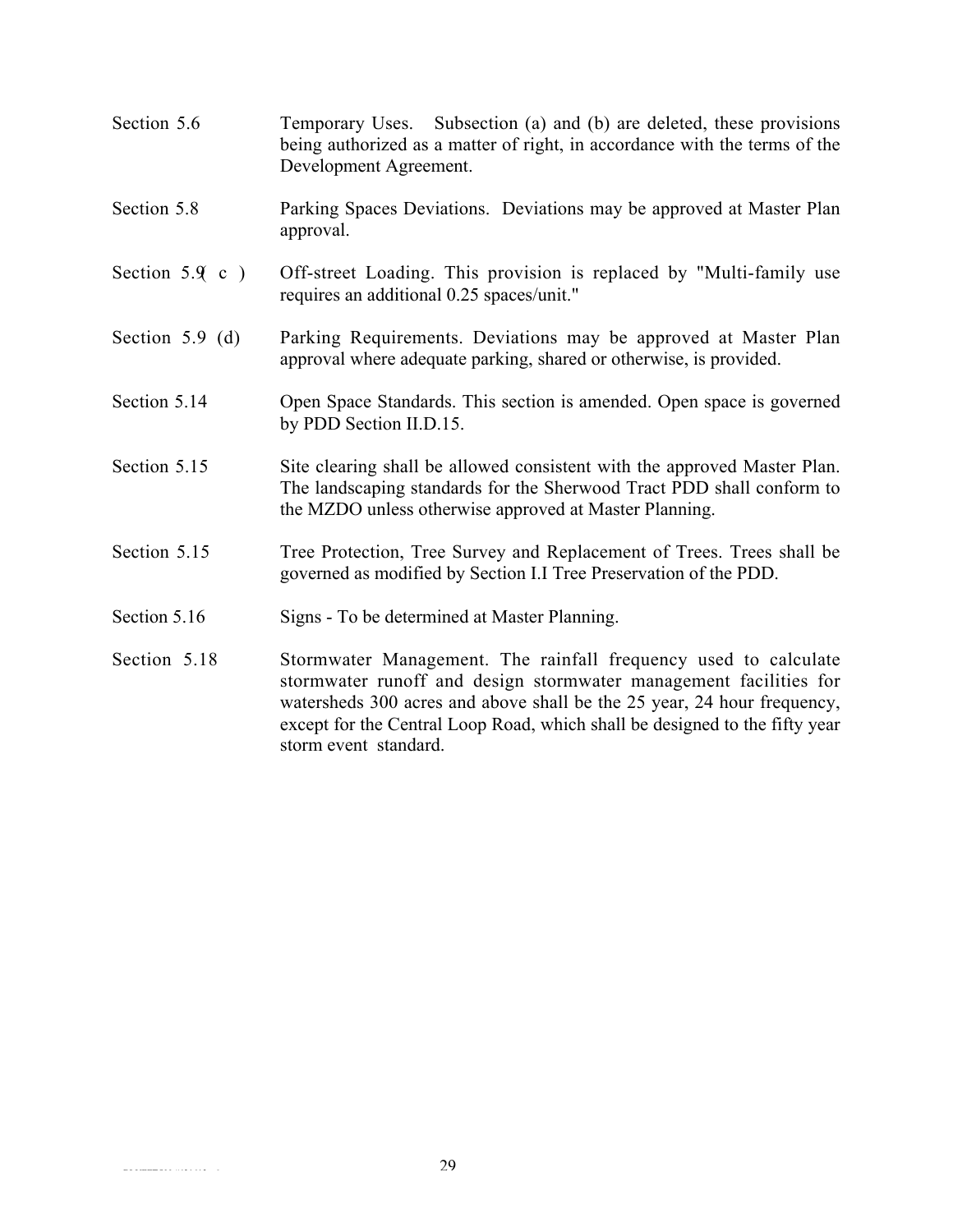### **Exhibit "A" To PDD**

### **Sherwood Tract Legal Description**

ALL that certain piece, parcel or tract of land, with improvements thereon, located in Jasper County, South Carolina, known as Sherwood Plantation, containing 1,536.522 Acres, more or less, as more particularly shown and described on a plat entitled "Boundary Survey Prepared for Dowling Family", prepared by Beaufort Surveying, Inc., certified by David S. Youmans, R.L.S. (S.C. #9765), and recorded in the Office of the Clerk of Court for Jasper County, South Carolina in Plat Book 28 at Page 217 on October 6, 2005 (the "Plat"). For a more detailed description as to metes and bounds, reference may be had to the above described Plat of record.

TM: 030-00-01-007 and 030-00-01-013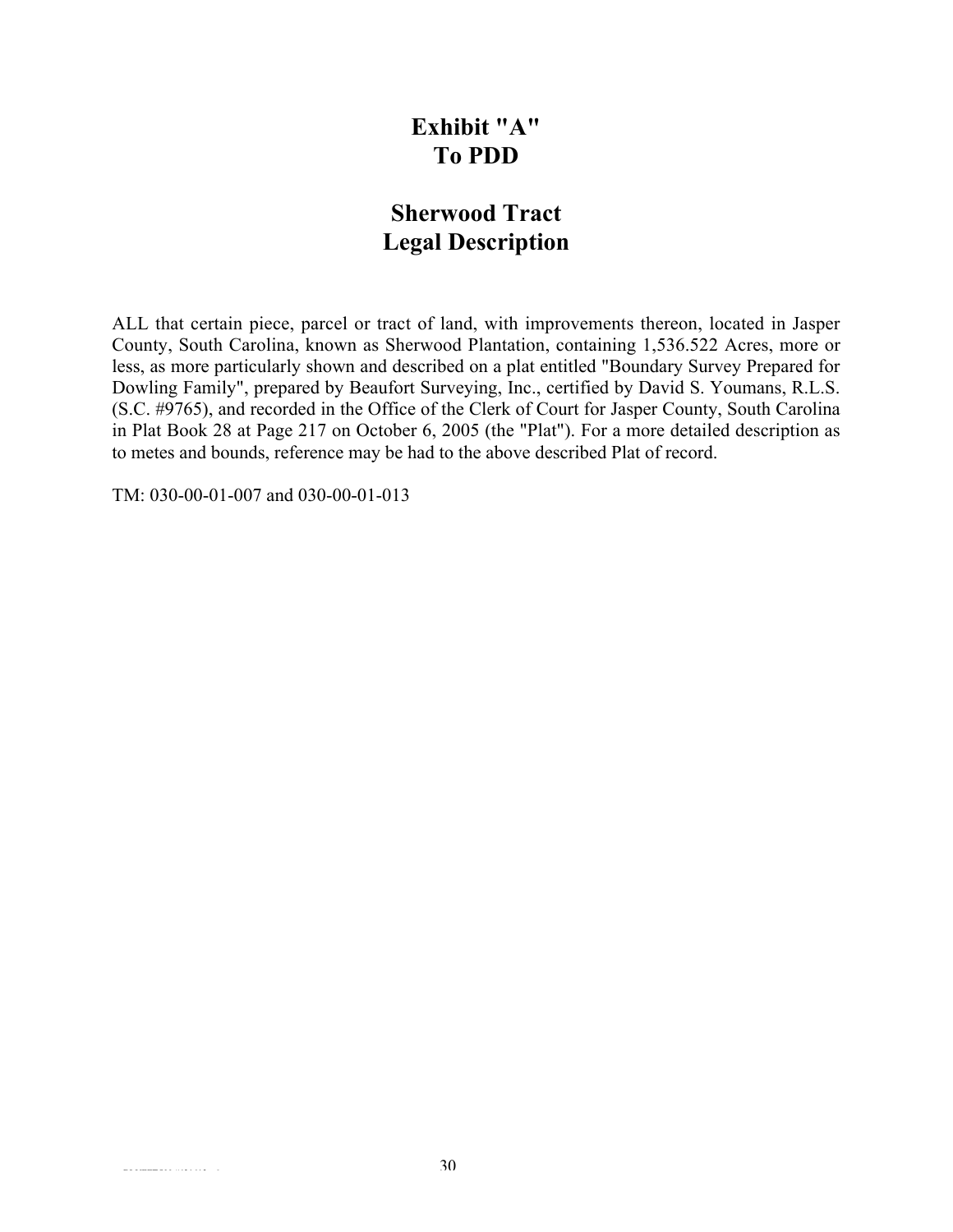# **Exhibit "B**" **To PDD**

**Sherwood Tract Boundary Plats**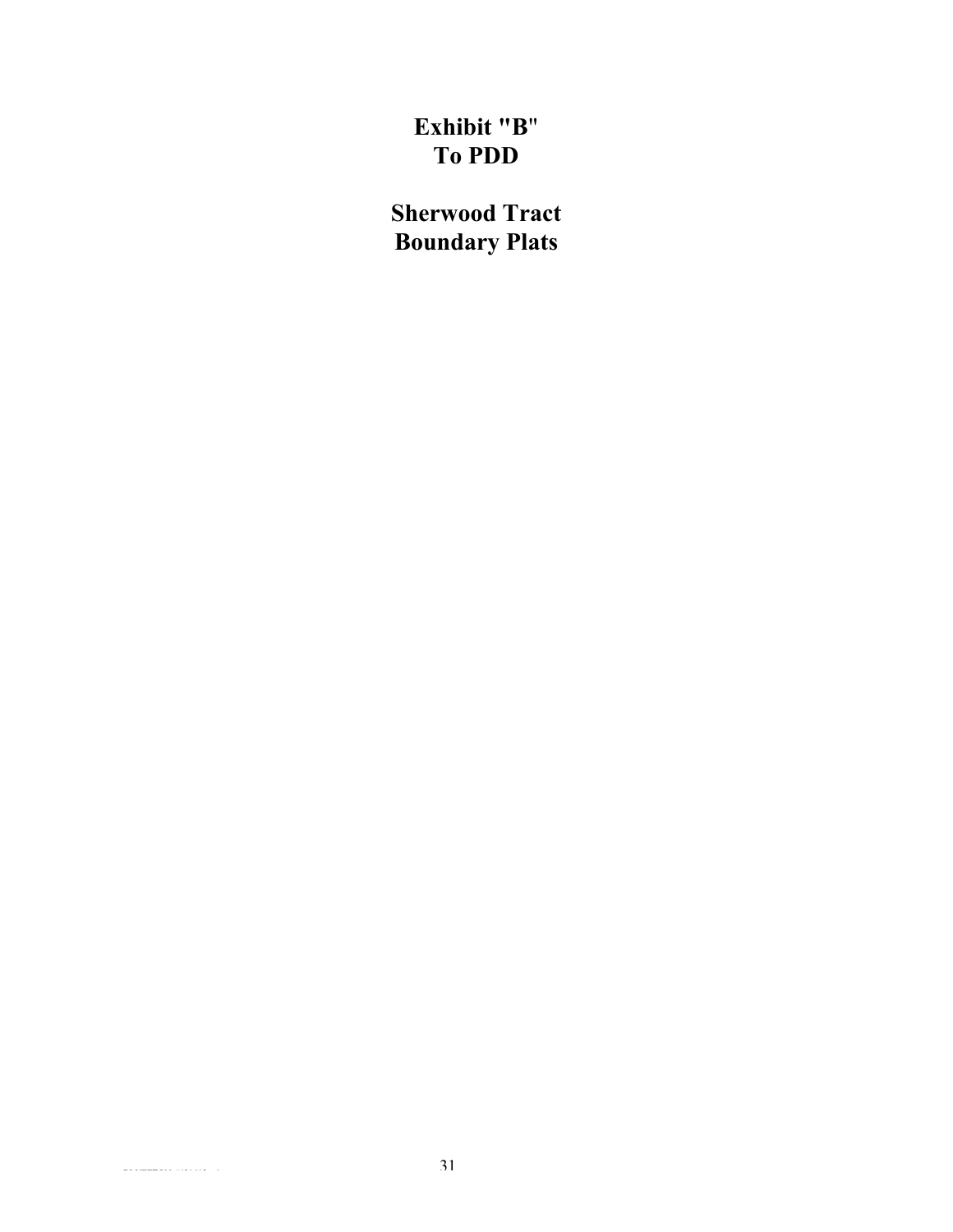## **Exhibit "C" To PDD**

**Sherwood Tract Freshwater Wetlands Delineation And Verification Letter**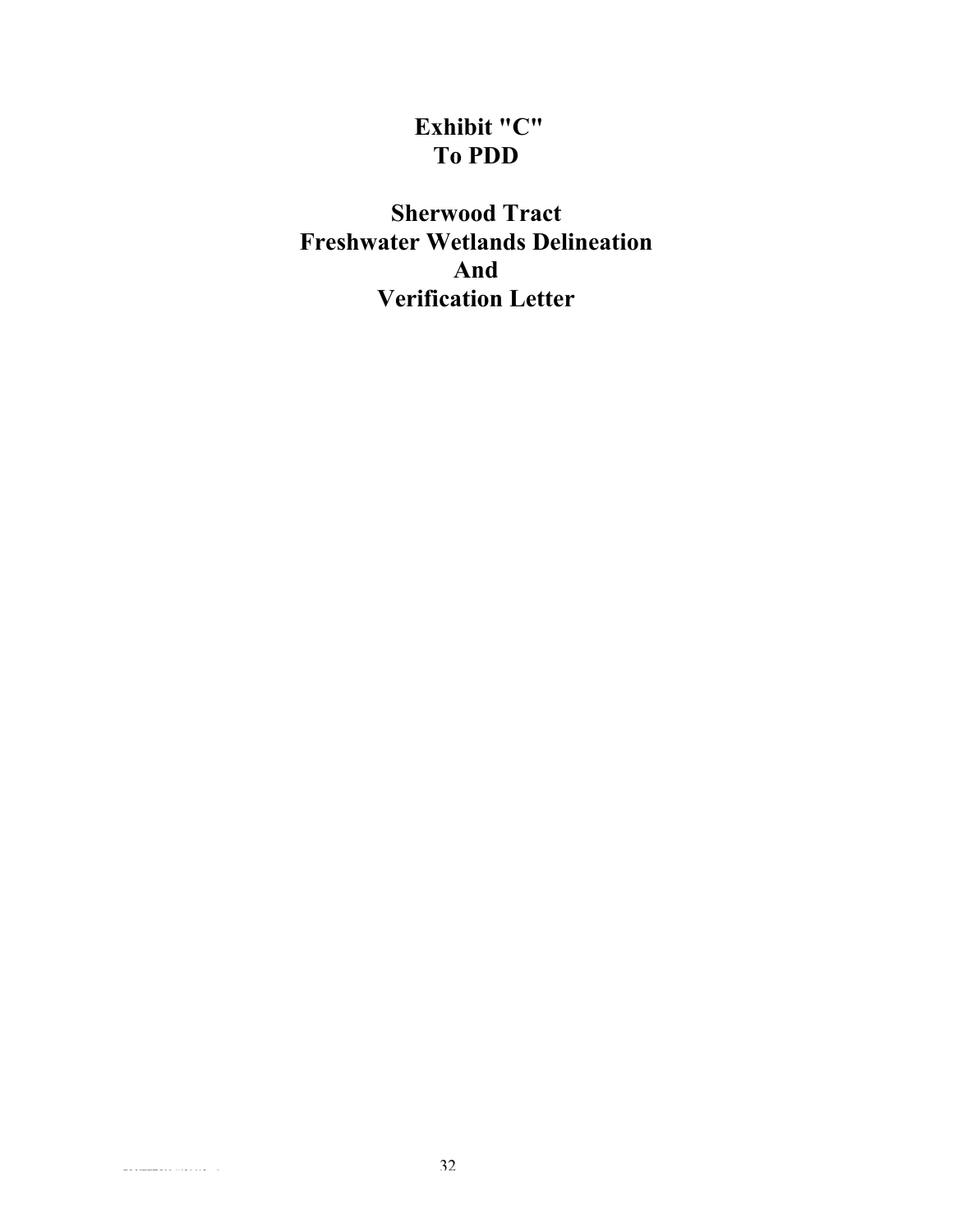# **Exhibit "D" To PDD**

**Sherwood Tract FEMA Flood Zones**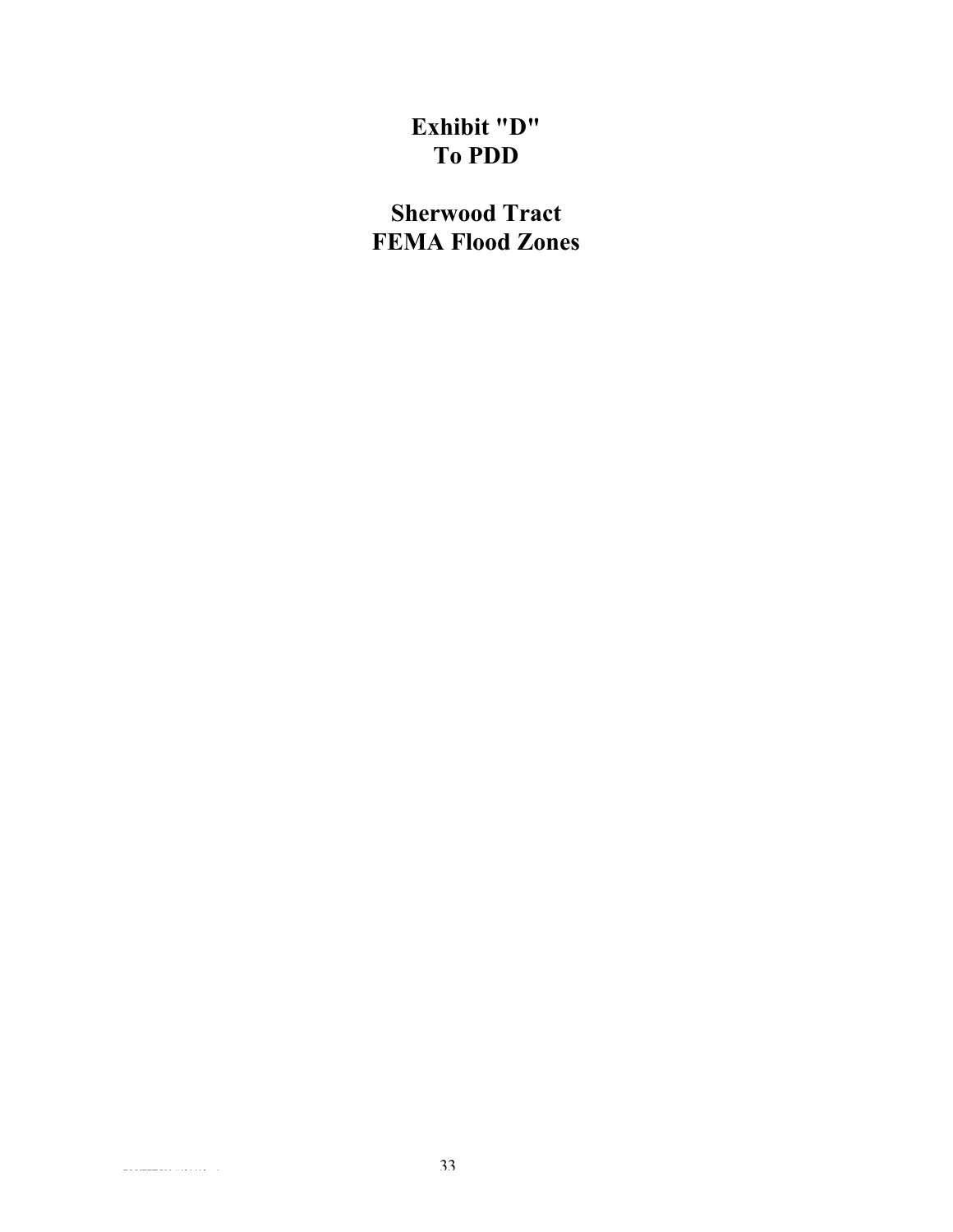# **Exhibit "E" To PDD**

**Sherwood Tract Conceptual Master Plan**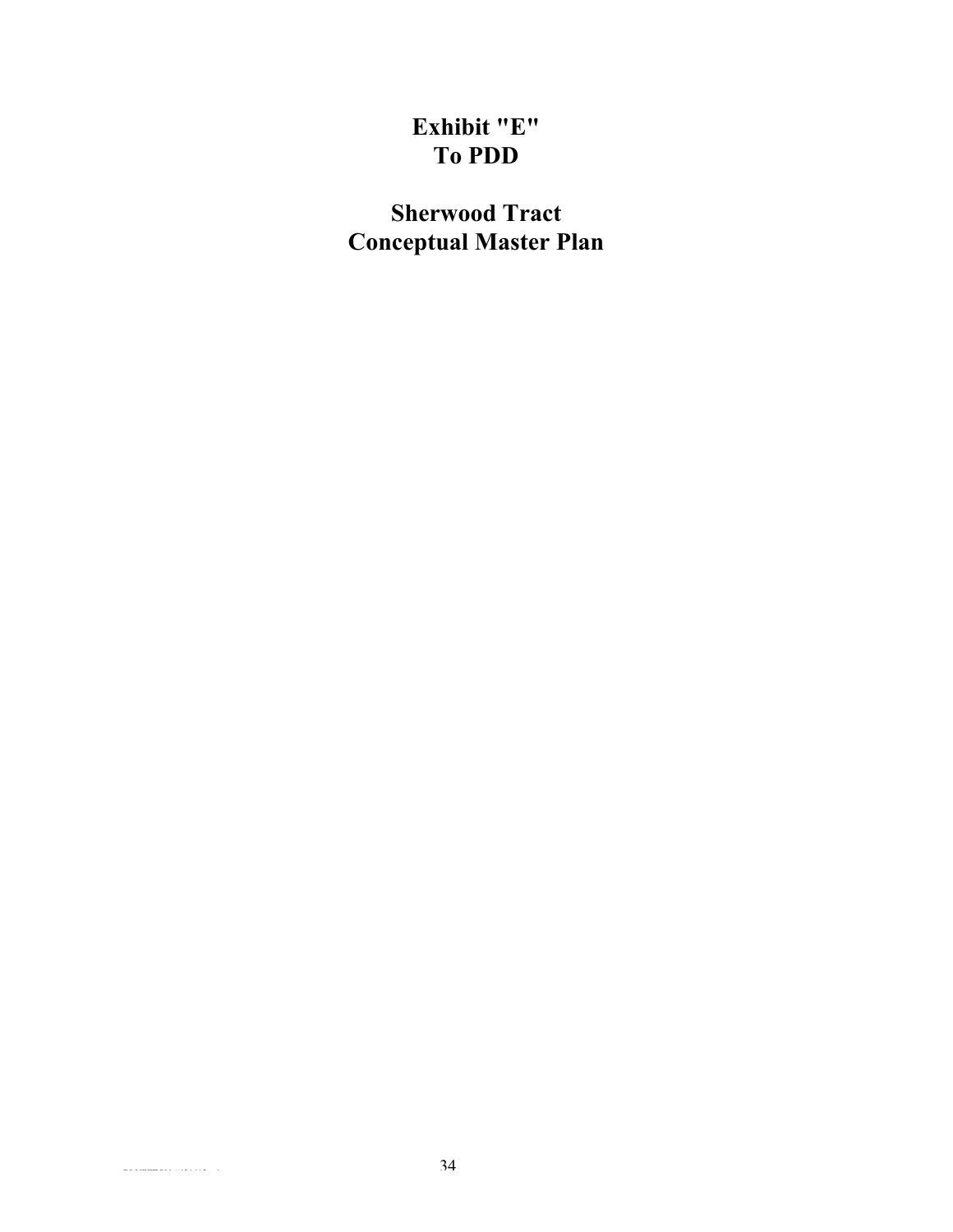# **Exhibit "F" To PDD**

# **Sherwood Tract Cultural and Historical Resources Survey**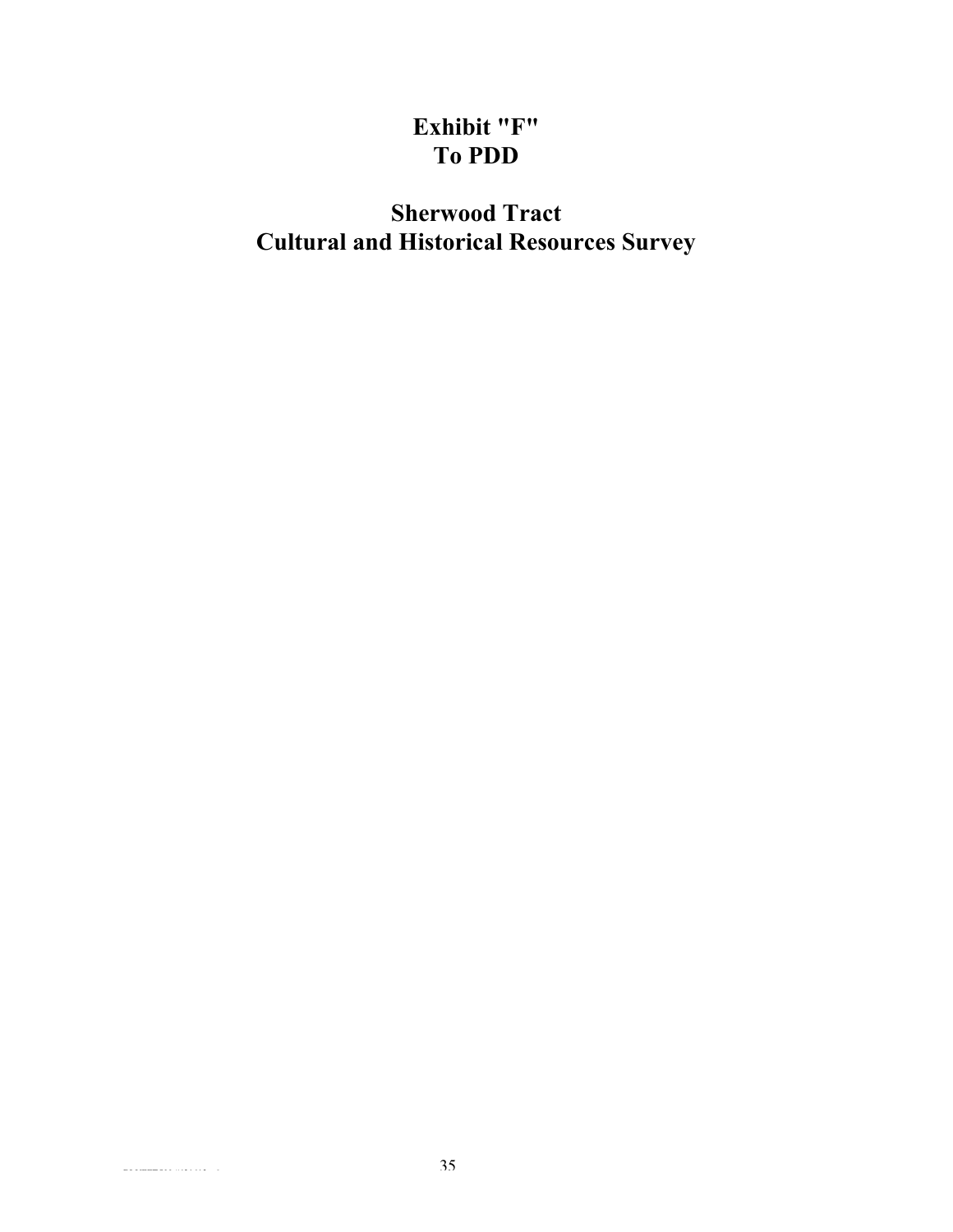## **Exhibit "G" To PDD**

# **Sherwood Tract BJWSA Intent to Serve Letter**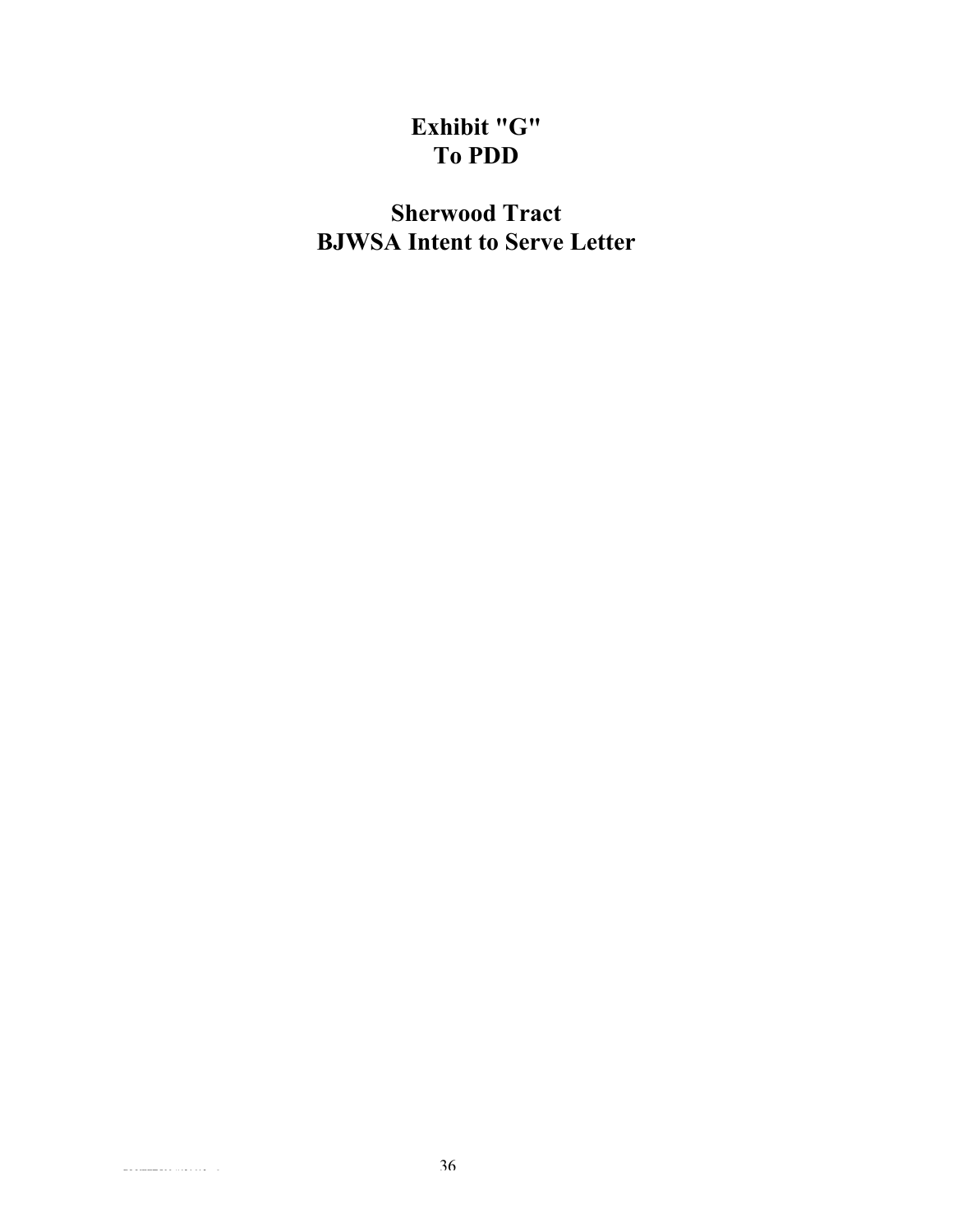## **Exhibit "H" To PDD**

**Sherwood Tract SCE&G Intent to Serve Letter**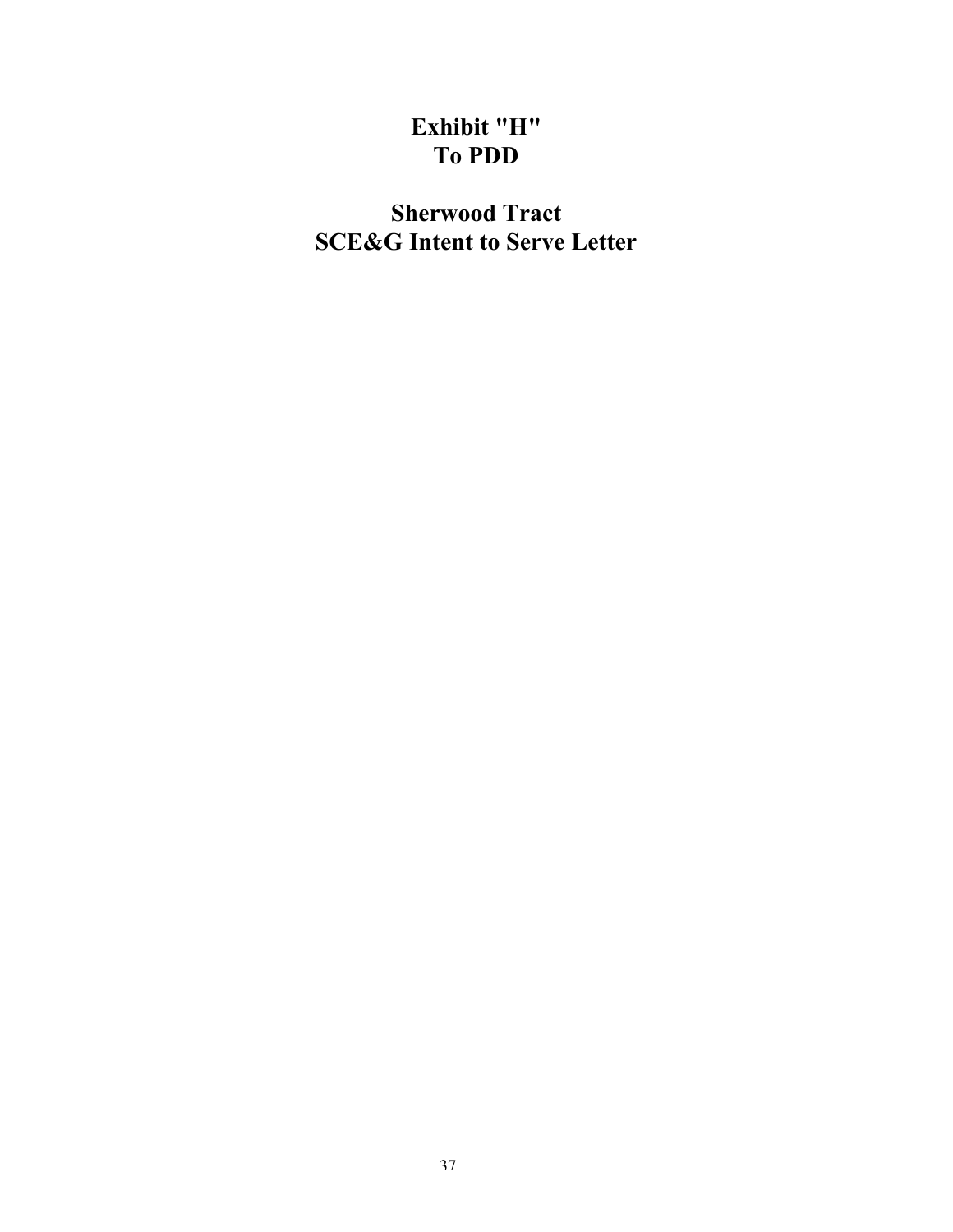# **Exhibit "I" To PDD**

**Sherwood Tract Hargray Intent to Serve Letter**